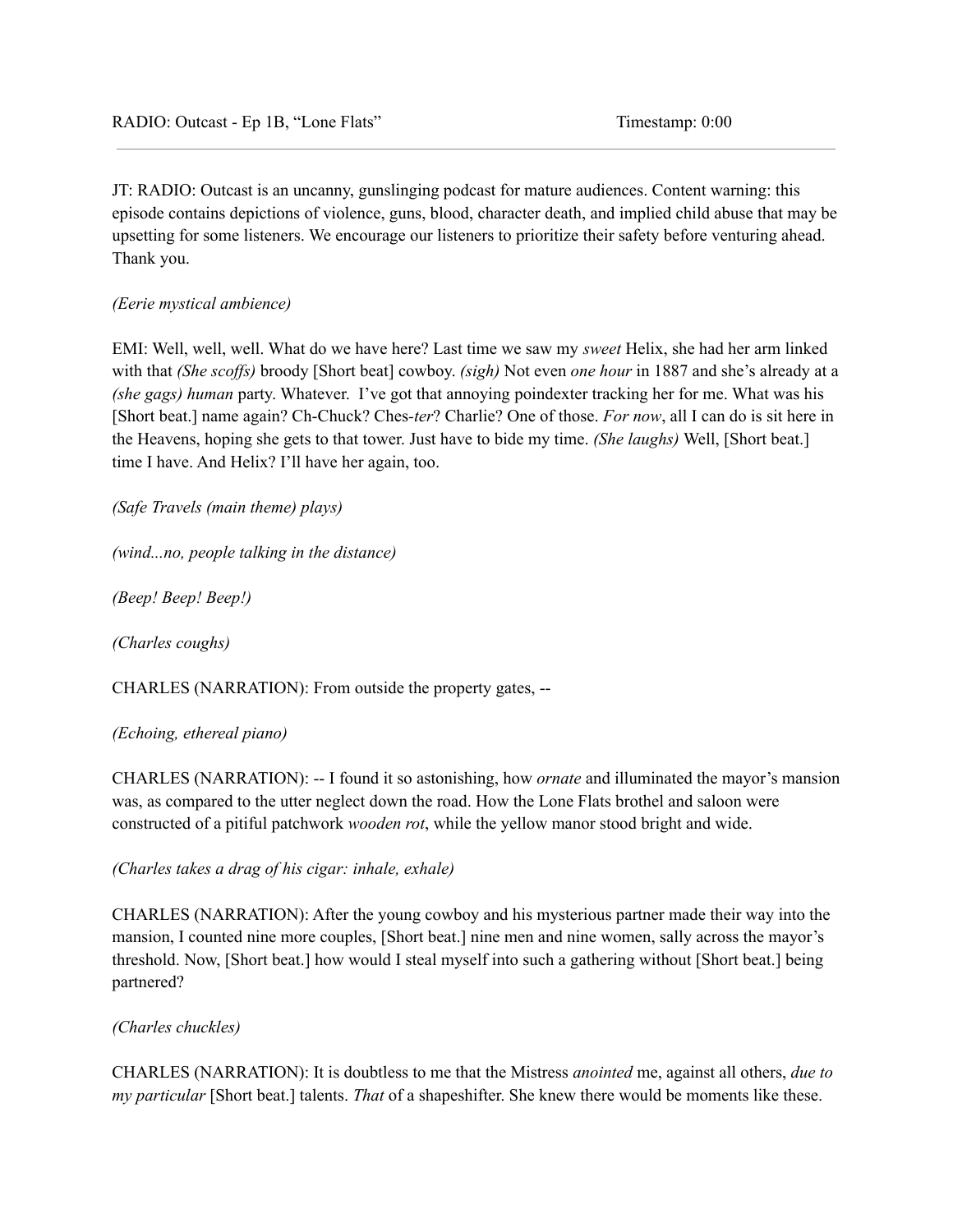CHARLES (NARRATION): Moments for risk [Short beat.] and subterfuge. And though I am still mystified about my divine mission, to locate this "woman out of time," I would not fail when —!

*(Charles coughs, wheezes, coughs)*

CHARLES (NARRATION): I would not fail when there —

*(Charles coughs, wheezes, coughs, COUGHS, COUGHS)*

*(He sighs)*

*(...)*

CHARLES (NARRATION): I walked around the mansion. To look for a rear door.

*(Charles takes a quick drag of cigar, exhale)*

*(Cough)*

*(Takes a deep breath)*

CHARLES (NARRATION): *Thus,* I circled the perimeter. And there I located, of course, a servant's back entrance. The door left *wide* for kitchen steam to escape.

*(People talking in the distance)*

*(Beep! Beep! Beep!)*

*(Charles smacks the Sonny Machine: Clang! Clang! Clang!)*

CHARLES (NARRATION): You will certainly get me into a mess if you do not cease —

*(Clang! Clang!)*

CHARLES (NARRATION): — that incessant —

*(CLANG!)*

CHARLES (NARRATION): — ruckus!

*(Beep! Beep! Beep!)*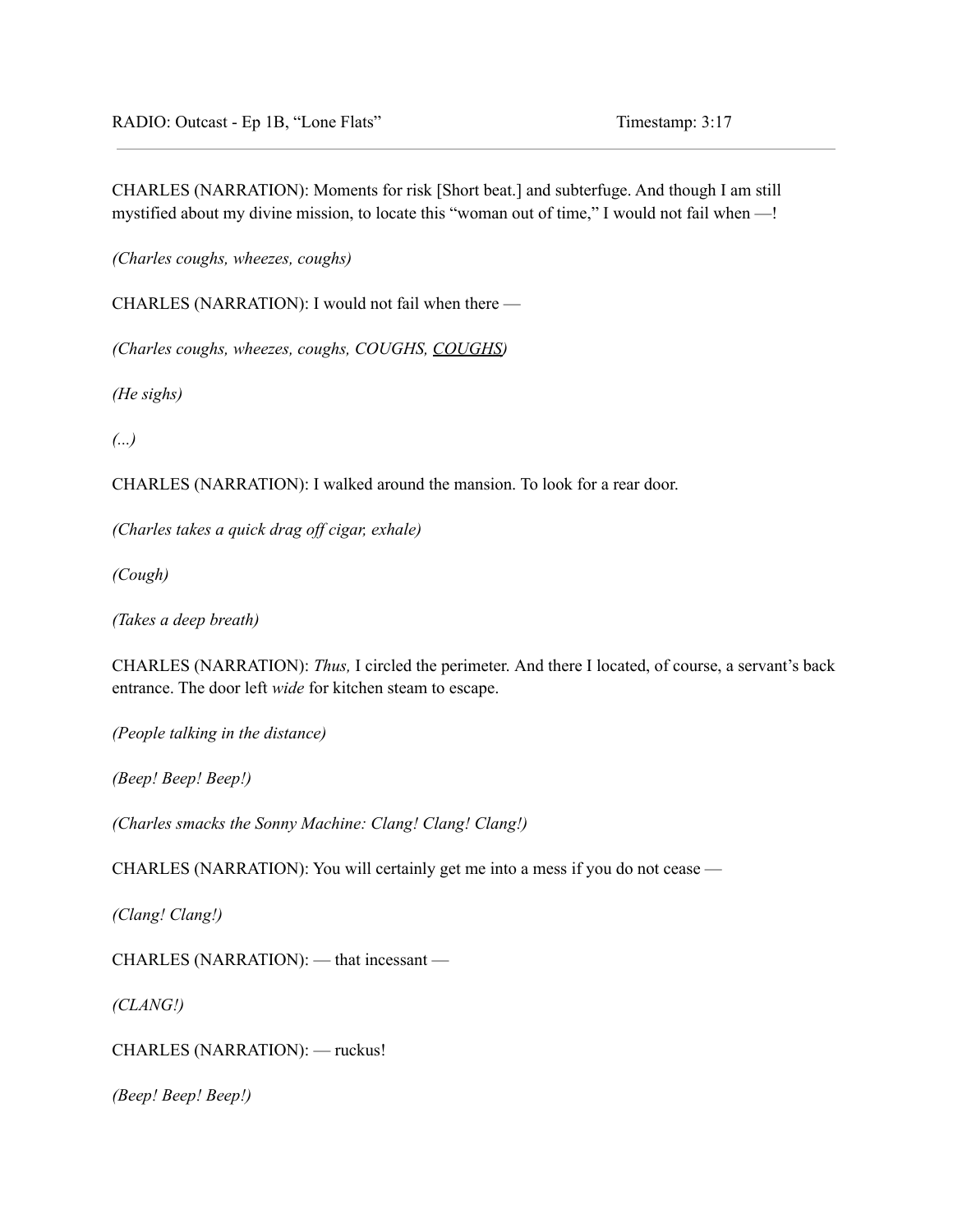RADIO: Outcast - Ep 1B, "Lone Flats" Timestamp: 4:14

*(Echoing, ethereal piano)*

CHARLES (NARRATION): Naturally, I soon discovered a ridged knob on the side of the Sonny Machine. *Which* I promptly flicked downward and the sound burrowed itself.

*(Beep! Beep! Beep!)*

*(Click! Click! Click!)*

*(Charles chuckles)*

*(A man clears his throat)*

KITCHEN HEAD COOK (An old man, tired but stern): Sir, the front entrance is on the other side.

*(Echoing, ethereal piano)*

CHARLES (NARRATION): Some wispy elderly man, wearing a drooped toque *blanche*, pointed his wooden spoon toward the property's anterior. This was, *no doubt*, the chef for the mayor's salon.

*(People talking in the distance)*

CHARLES (In a frail, breathy voice with a lisp): But I - I think this is the r-right place. The back d-door.

*(Echoing, ethereal piano)*

CHARLES (NARRATION): I had to shift quickly. The apron-wearing gentleman had many years on him, eyes *wrinkled* and *piercing*, squinting me up and down. No doubt, he had sussed *countless* phonies across his days.

*(People talking in the distance)*

KITCHEN HEAD COOK: And you are?

CHARLES (In a frail, breathy voice with a lisp): I'm D-D-D-Daniel.

KITCHEN HEAD COOK: *Daniel?* There wasn't a Daniel on the contractor dossier.

CHARLES (As Daniel): *Oh?* I-I was told to c-come here.

KITCHEN HEAD COOK: You don't look like a servant. Nor my very late commis chef.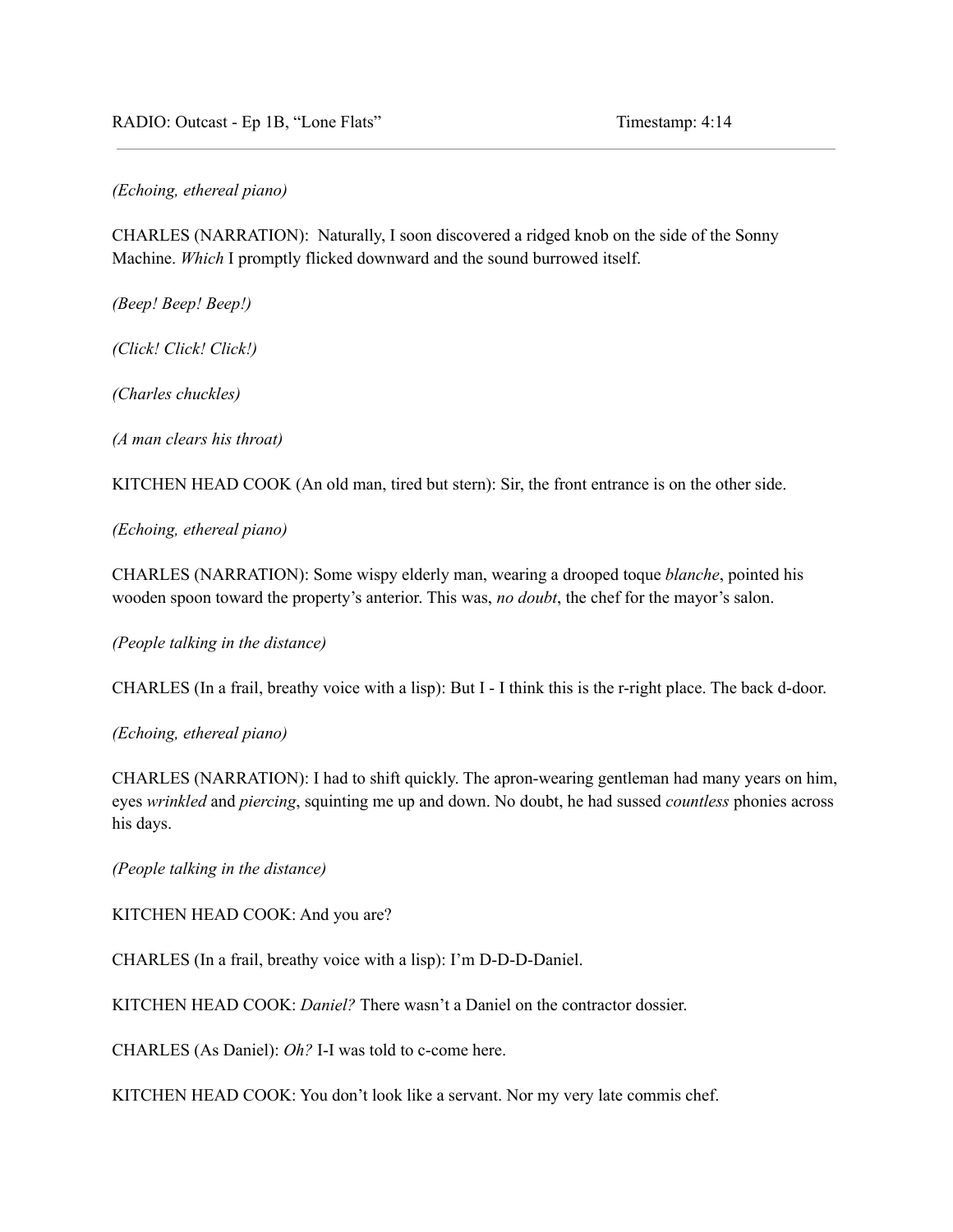### *(Echoing, ethereal piano)*

CHARLES (NARRATION): He pointed the wooden spoon toward my chest.

*(People talking in the distance)*

KITCHEN HEAD COOK: Those are some nice garments for a contract servant.

### *(Echoing, ethereal piano)*

CHARLES (NARRATION): In the West, even chefs keep pistols hidden beneath their aprons. And for what, to shoot the rats with? I could not know. But I needed to string my words carefully. I *had* successfully carried the interrogation long enough to gather some useful context. But, in the end, the oldest trick in the book came to fruition: You make the victim come to their own *resolutions*.

### *(People talking in the distance)*

KITCHEN HEAD COOK: Oh. Now I see. You must be the page-turner commissioned from Albuquerque. The master has talked about employing a music-learned man. If not for this one night. [Short beat.] I wasn't aware he sent along the contract. But, now the costuming makes some sense. Come in. It's sweltering.

## *(Echoing, ethereal piano)*

## *(Charles laughs victoriously in narration)*

CHARLES (NARRATION): The common man rejects chaos. When left to silence after the suggestion of disorder, he *fills* the void with *comfortable* thoughts: This finely-dressed man couldn't be a criminal, *or* a con man, *or* an agent of Death. *This man* is a page-turner. Of course! A contractor. He has nothing *sinister at work.*

*(People talking in the distance)*

*(Footsteps on hardwood)*

*(Pots and pans rattle together)*

*(Charles, as Daniel, chuckles nervously)*

CHARLES (In a frail, breathy voice with a lisp): Th-th-thank you, sir.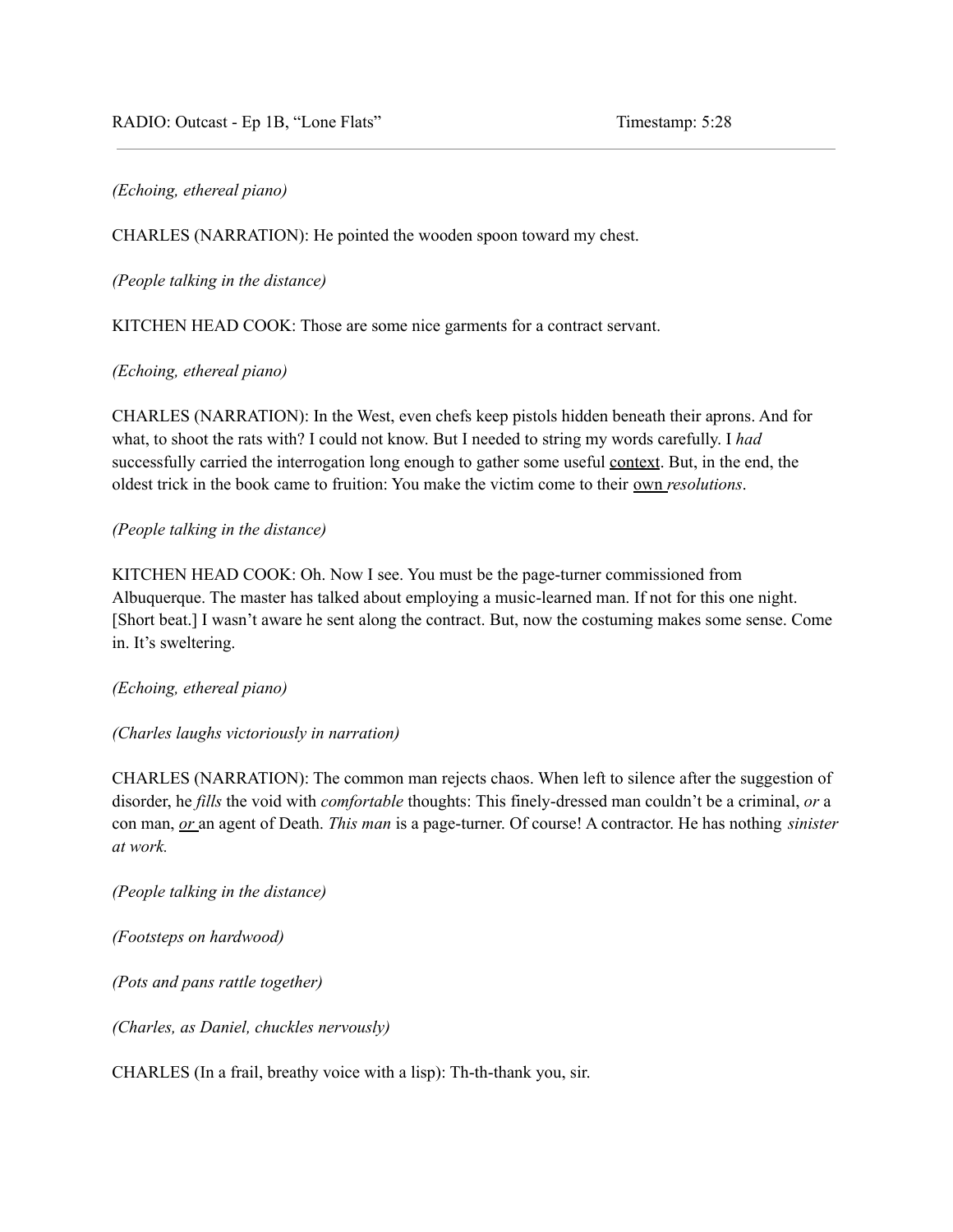KITCHEN HEAD COOK: You can leave your coat on that rack. The mayor *doesn't* allow boots on his carpet, so [Short beat.] leave those there near the door. One of the attendants can provide you some temporary show-loafers. *And* some cleaner socks. That thing in your hand, [Short beat.] I-I *really don't know* where you can put that. What is that?

CHARLES (In a frail, breathy voice with a lisp): O-oh. This is a - um, uh, a *page-reading tool.* It's a musical th-thing.

KITCHEN HEAD COOK: You mean a *metronome*?

CHARLES (In a frail, breathy voice with a lisp): Exactly, sir! *(He chuckles)* It's new. *(In a calmer, more sinister way)* Very new.

KITCHEN HEAD COOK: *Hmm*. I heard Edison keeps other inventors on double-time. Looks like it's true. Anyways, the mayor *will* like to see it. Carry on into the gallery room, down the hall. *Remember* the show-loafers.

CHARLES (In a frail, breathy voice with a lisp): M-my appreciation, sir. *(He chuckles nervously)* Thank you!

#### *(Echoing, ethereal piano)*

CHARLES (NARRATION): The *old fool*. I trotted along down the hall into the foyer, where I exchanged boots for loafers, and then followed an attendant into the wide-windowed gallery room. As the curtains were drawn, all the partygoers were sweating from the New Mexico sun, and thus the room smelled of *nauseating* perspiration. *I* elected to breathe through my mouth.

*(Charles coughs)*

*(Voices, a crowd, a party)*

*(Soft footsteps, creaking floorboards)*

MAYOR ORVILLE LYNGOOD (He speaks grandly with a twang in his voice): *Apologies*, sir! I must've glanced over you at the front door.

### *(Echoing, ethereal piano)*

CHARLES (NARRATION): Tobacco stains on the bottom lip. A silver ring for each finger, aside from his two bulbous thumbs, *which flaunted gold*. The only difference between a small town mayor and any other, is that small-town mayors still believe the monocle is *en vogue*.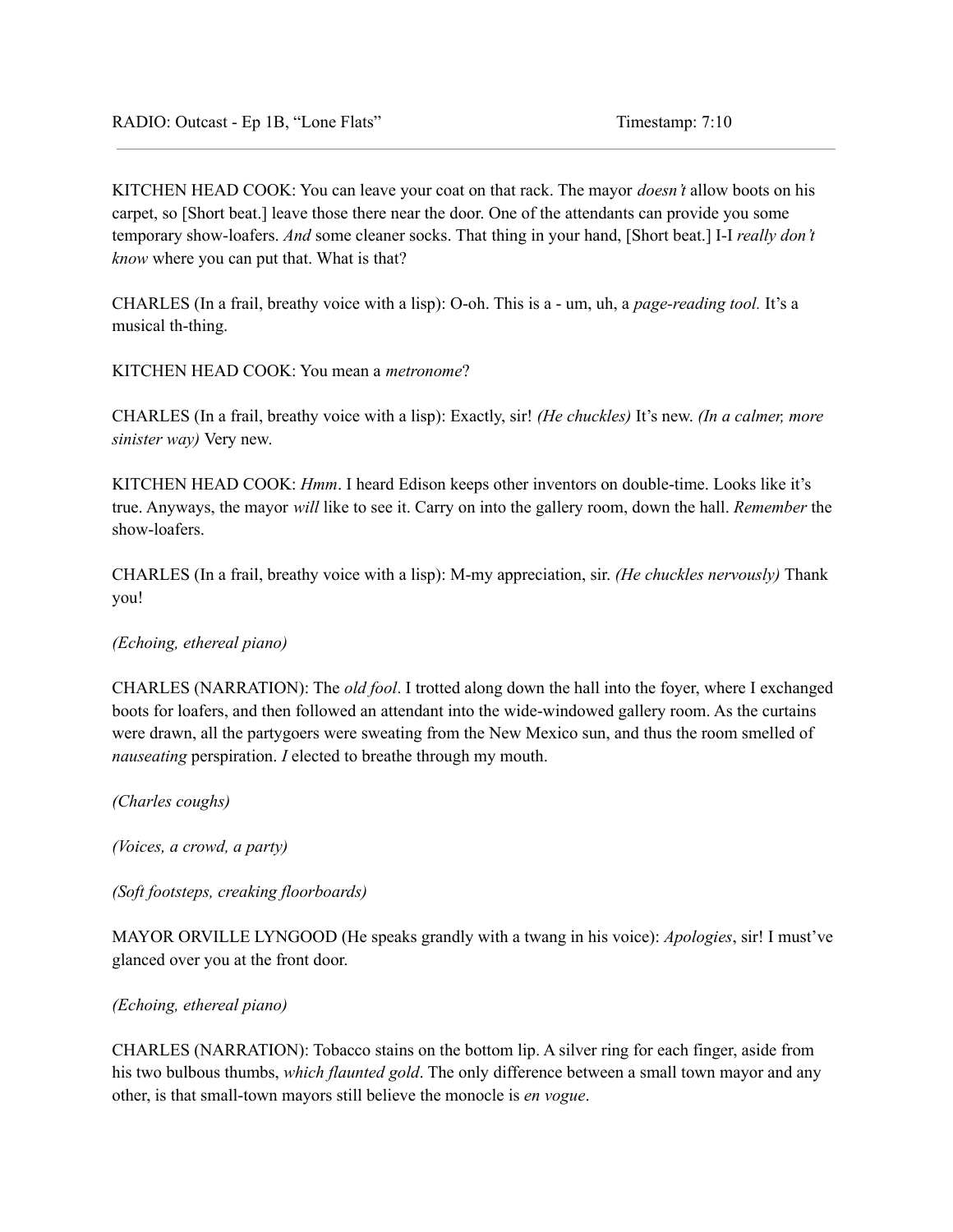RADIO: Outcast - Ep 1B, "Lone Flats" Timestamp: 9:00

*(Voices and sounds from the gathered party)*

MAYOR ORVILLE LYNGOOD: Mayor Orville Lyngood. *And* you are?

*(Charles chuckles nervously, clears his throat)*

CHARLES (In a frail, breathy voice with a lisp): Daniel, *sir*.

MAYOR ORVILLE LYNGOOD: You are *Mr. Daniel*? Or is *Daniel* your Christian name?

CHARLES (In a frail, breathy voice with a lisp): T-the uhm uh. It's my first name. I uhm I am D-Daniel … Plain … view.

MAYOR ORVILLE LYNGOOD: Mr. Plainview?

CHARLES (In a frail, breathy voice with a lisp): Mmm.

MAYOR ORVILLE LYNGOOD: You mustn't be a *Lone Flatsman*, then.

*(Ice rattles is a glass)*

MAYOR ORVILLE LYNGOOD: *Unless* you are another of Miss Marigold's newly initiated? I would be curious to hear she's invited *service-men* under her fold.

CHARLES (In a frail, breathy voice with a lisp): N-N-No. No, I -I-

*(Charles taps the Sonny Machine: Clack! Clack! Clack!)*

*(Echoing, ethereal piano)*

CHARLES (NARRATION): I lifted the Sonny Machine to my chest and tapped it, as a child might gesture toward another to escape blame.

*(Voices and sounds from the gathered party)*

CHARLES (In a frail, breathy voice with a lisp): The p-*page*-turner?

*(Echoing, ethereal piano)*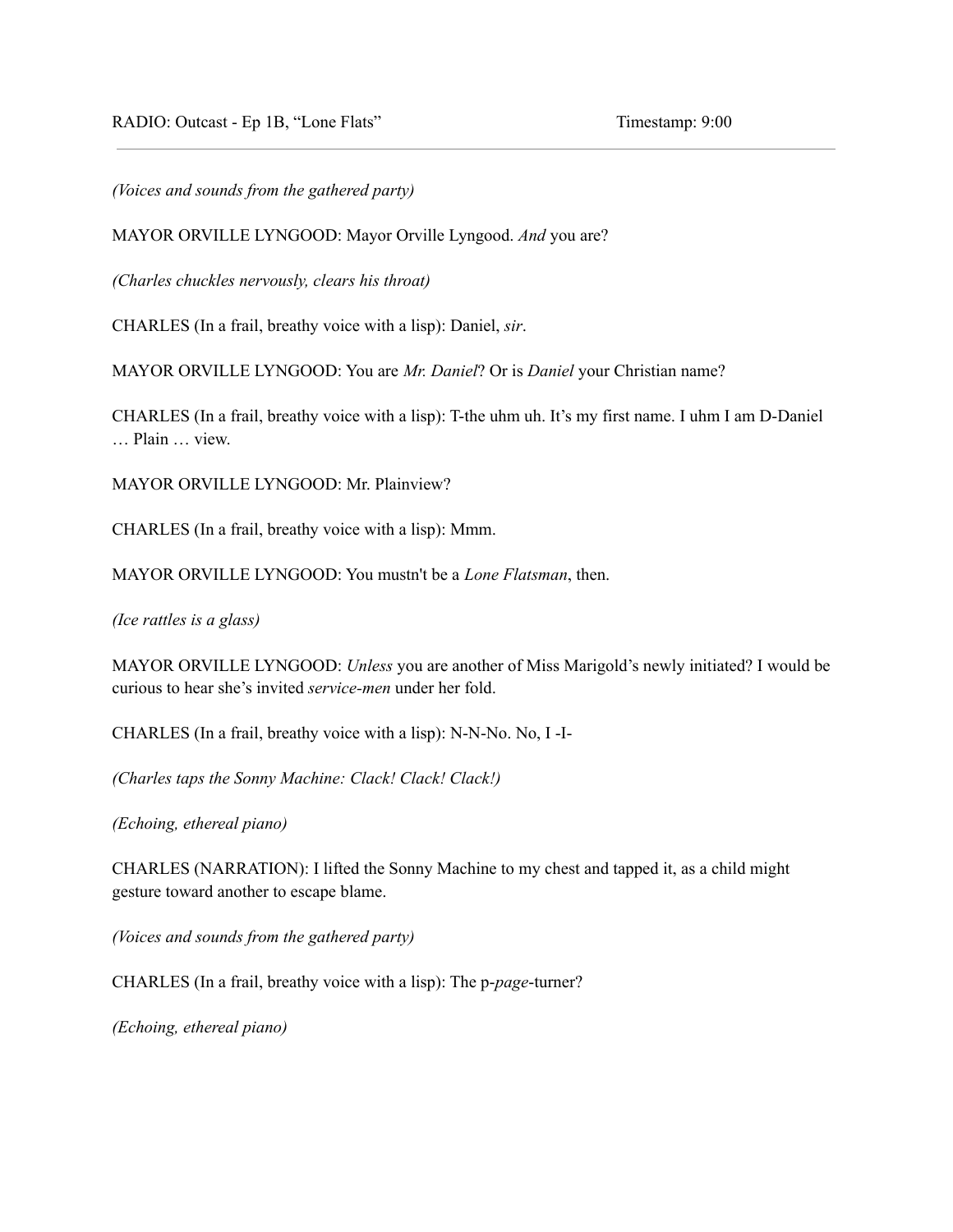CHARLES (NARRATION): Mayor Lyngood leaned forward into my face, *squinting* behind his monocle, [Short beat.] then surveyed the Sonny Machine in my arms. He leaned closer*, cheek against cheek*, and whispered into my ear.

*(Voices and sounds from the gathered party)*

MAYOR ORVILLE LYNGOOD: My wife must have sent for you. Do understand: *My daughter*, brilliant as she may be, cannot truthfully read the music. We have whipped the tune into her fingers.

### *(Ice rattles is a glass)*

MAYOR ORVILLE LYNGOOD: Memorized, of course. She is marvelous with her memory, but *all the same*. Turn the pages. [Short beat.] I was not aware the Misses sent for you, but [Short beat.] she knows optics, *no doubt.* And a page-turner *will* portray the *illusion* of musical knowledge. It's important to a robust education. So, Mr. Plainview, *please*, do make her look musically learned.

### *(Echoing, ethereal piano)*

CHARLES (NARRATION): Mayors *such as these*? In the *American West*? Truly, the cowboy days have concluded. Commonwealth pretension has ascended its arms out to the frontier. [Short beat.] A shame.

*(Voices and sounds from the gathered party)*

CHARLES (In a frail, breathy voice with a lisp): O-of course, sir. That's *completely* underst-st-st-*standable.*

MAYOR ORVILLE LYNGOOD: *Ah!* There's the entertainment *herself*! Come-come, darling!

#### *(Echoing, ethereal piano)*

CHARLES (NARRATION): A most *wretched creature* emerged. I had never seen anything so [Short beat.] ghastly. Standing at four feet, the mayor's daughter *shambled* across the gallery with a face painted ivory white, hair *curled* into a dozen wheaty cyclones, and the gown, the *offensive* gown, a *billowing* mass of *pink* netting. Perhaps her legs were replaced with pegs? She-She walked as if taking her first steps.

*(Voices and sounds from the gathered party)*

MAYOR ORVILLE LYNGOOD: Hello, my sweet dear. Isn't she a *marvel* and a wonder? Truly?

*(Ice clatters in glass)*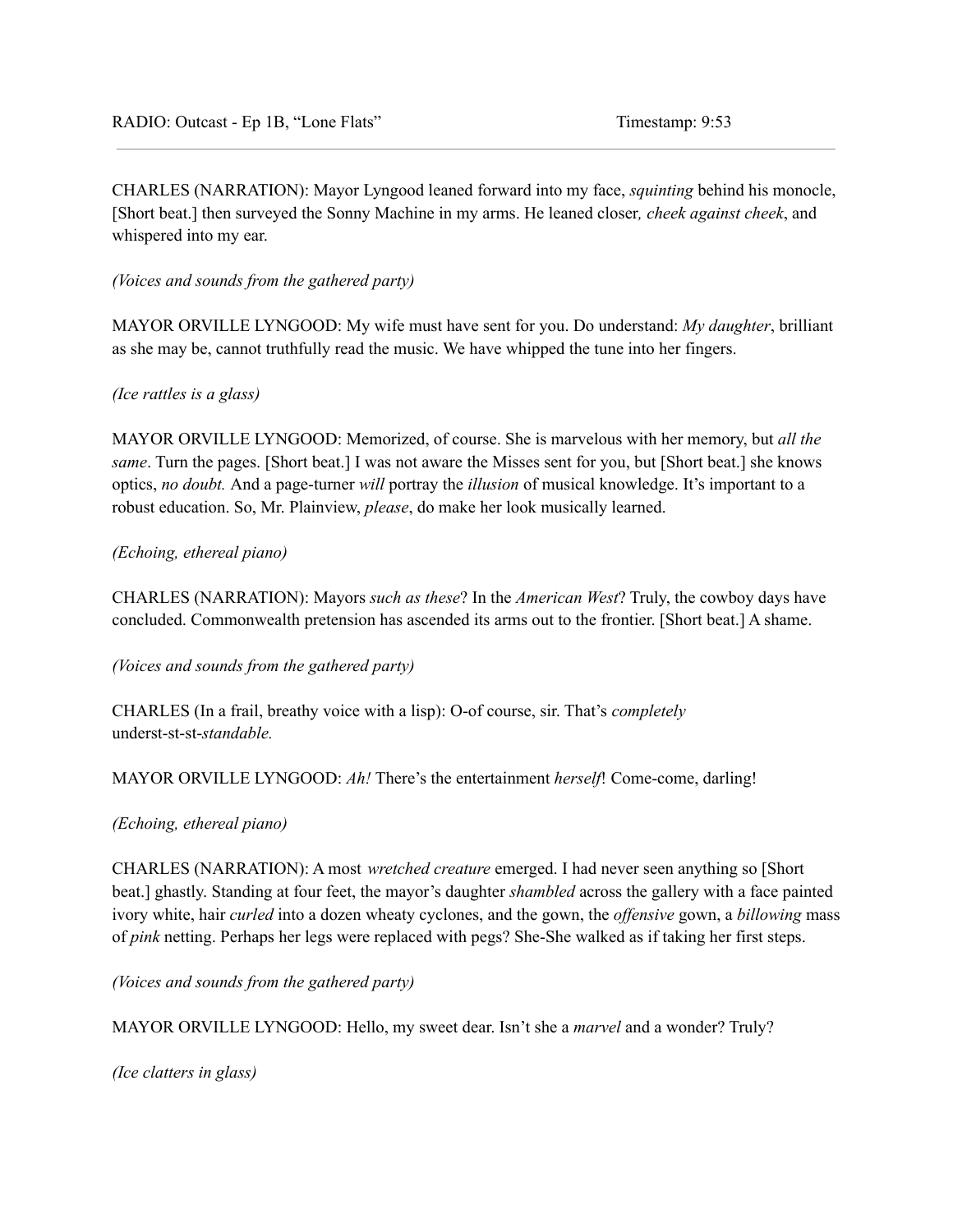## *(Crowd clap)*

*(Echoing, ethereal piano)*

CHARLES (NARRATION): Just as Mayor Lyngood began ushering me and his alarming daughter toward the grand piano, I spotted across the gallery the barefoot woman and her young cowboy companion. They stood out as an oasis in the desert, *speaking* with none others, not even amongst themselves. They *stared* obliquely around the room, the woman perhaps mystified, the man [Short beat.] determined.

*(Voices and sounds from the gathered party)*

MAYOR ORVILLE LYNGOOD: Annabeth, this music man will assist you in your *page* reading. *(Serious)* Understand? [Short beat.] You have brought the music sheets with you, yes?

*(Pages shuf ling)*

*(Echoing, ethereal piano)*

CHARLES (NARRATION): The decorated husk of a girl nodded, smirking with the same unfounded arrogance as her father. Then she withdrew a fold of sheets from behind her back.

*(Voices and sounds from the gathered party)*

MAYOR ORVILLE LYNGOOD: And, Mr. Plainview, this *machine* you've gestured toward, it is aaan instrument for accompaniment?

CHARLES (In a frail, breathy voice with a lisp): Ooooh. It's - it's the metronome. For p-p-pacing.

MAYOR ORVILLE LYNGOOD: Ah! I had only seen such things in *acoustic* form. How exciting! *(To the room)* My dear guests--

*(Voices and sounds from the gathered party come to a murmur)*

MAYOR ORVILLE LYNGOOD: --come round for this musical interlude. I introduce you to *not only* the age of invention, but the age of beauty: *Annabeth Lyngood.*

*(Crowd claps)*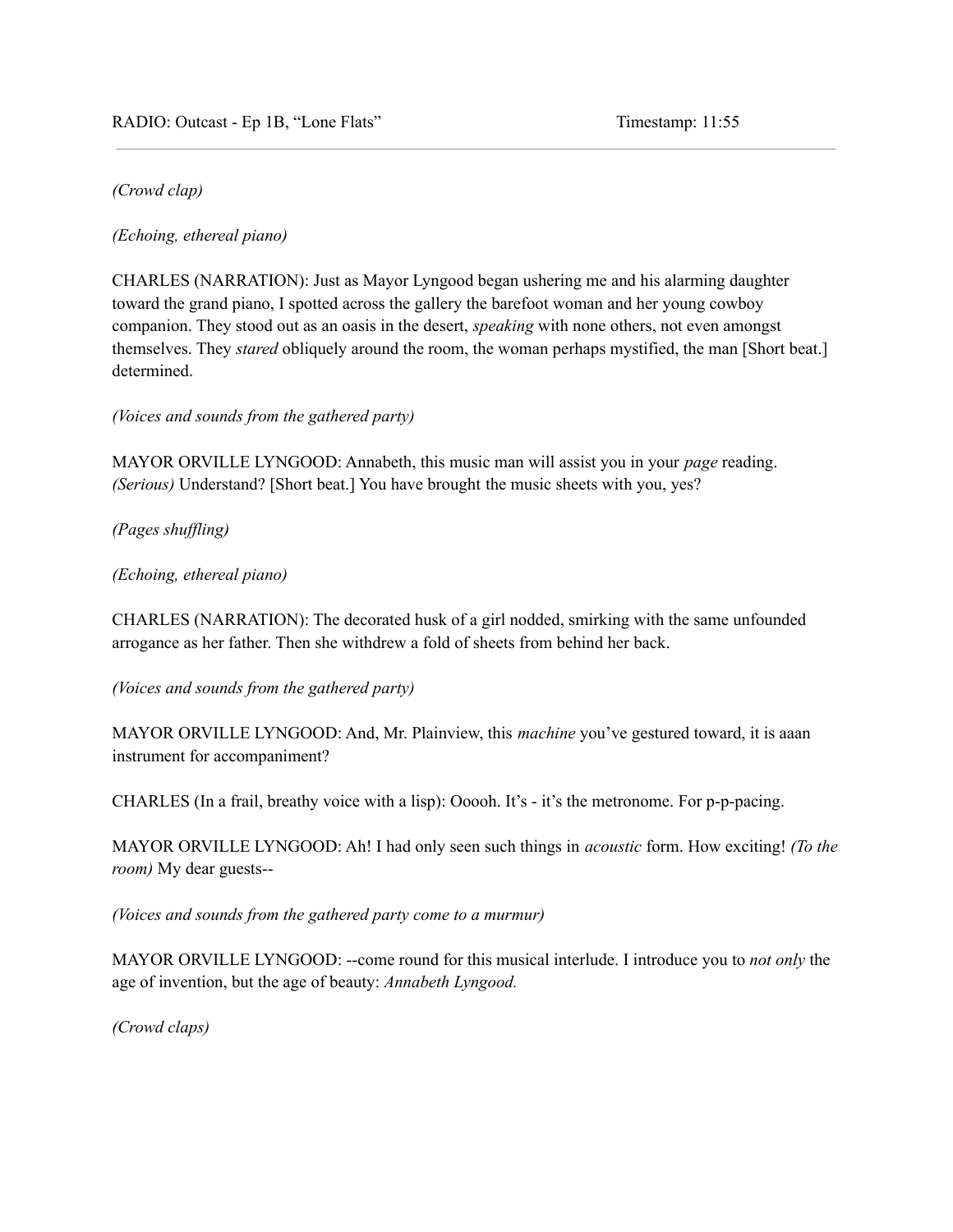MAYOR ORVILLE LYNGOOD: With accompaniment from the electric metronome. In one frame, such is our *bright* futures!

*(Echoing, ethereal piano)*

CHARLES (NARRATION): The haughty creature named Annebeth took to her piano stool, and I stood beside her, peeling open the first page of her recital song. *Neither of us* could read the damned script, so I would make do flipping pages whenever the moment felt right. *No doubt*, she would be playing a slow children's tune, something [Short beat.] rudimentary. It would be a simple deception. I set the Sonny Machine on the piano's lid [Short beat.] and *flicked* its ridged knob.

*(Voices and sounds from the gathered party)*

*(Wood squeaks as Annabeth and Charles ready themselves)*

*(Flick!)*

*(Beep! Beep! Beep! Beep!)*

*(Crowd gasps)*

*(Beep! Beep! Beep! Beep)*

*(Crowd claps enthusiastically)*

CHARLES (NARRATION): The crowd was *awe*-struck by the machine. The beeping. Faces lit as though they had seen a *grand illusion*. Some looked fearful, that technology had progressed beyond their comprehensions. All were enamored *except for two*: the terrified little girl on her piano stool, *and* the mysterious woman across the gallery hall. She squinted toward the Sonny Machine, almost knowingly. Yes. A woman out of time, indeed.

*(Beep! Beep! Beep! Beep)*

*(Voices and sounds from the gathered party)*

MAYOR ORVILLE LYNGOOD: N-not a matter!

*(Guests murmur amongst themselves)*

MAYOR ORVILLE LYNGOOD: *(He laughs anxiously)* Come now dear guests!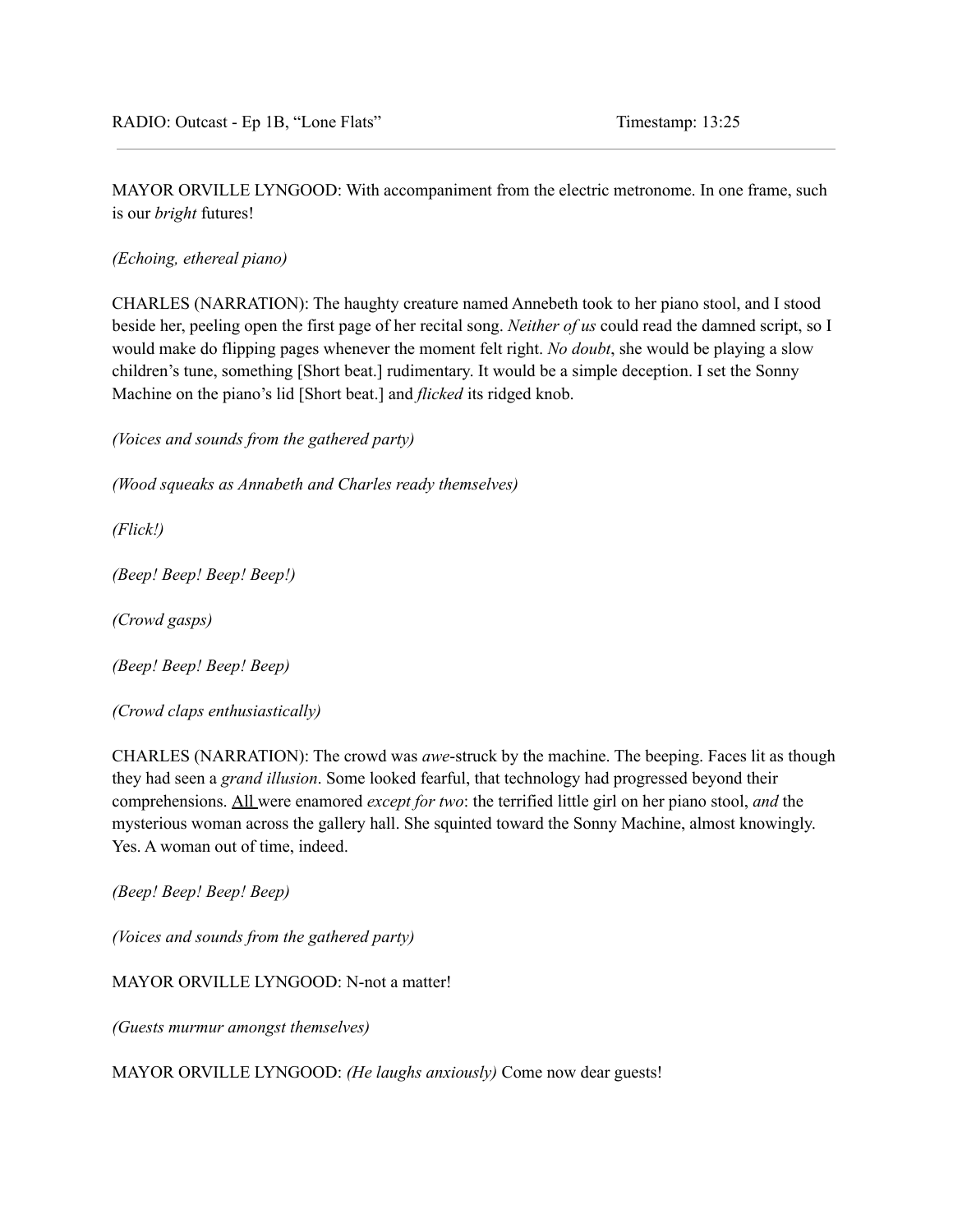RADIO: Outcast - Ep 1B, "Lone Flats" Timestamp: 14:52

*(Ice clatters in glass)*

MAYOR ORVILLE LYNGOOD: Let us *rouse* Annabeth to the musical challenge! No doubt our beauty is *learned* and skilled to such a degree. *Come*, come!

*(Crowd claps)*

*(Record scratch, scratch, scratch, scratch,*

*scratch, scratch,*

*scratch, scratch*

*scratch, scratch*

иэрлэг *dowwwwnn)*

*(Echoing guitar strings playing)*

*(Sfx: a page is flipped and then pen writing on paper)*

*(Pen writing on paper)*

JESSE (NARRATION): Snuck off as everyone clapped for the mayor's kid. Even Helix looked lost in the fun. She'd had two glasses of wine already. *Mine* and *hers*. Didn't know if I could trust her to come with me and not bring any more *unwanted* attention. Pretendin' to be a rich cattle farmer was bad enough.

*(Crowd claps)*

JESSE: I'll be back.

HELIX: Really? The show's just getting started. *(She sighs annoyed)* Fine. Where are we going?

JESSE: *You're* stayin' here.

HELIX: Says who?

JESSE: Just *please* keep an eye out. Stay close to the exits.

*(Light footsteps on hardwood, wood creaking)*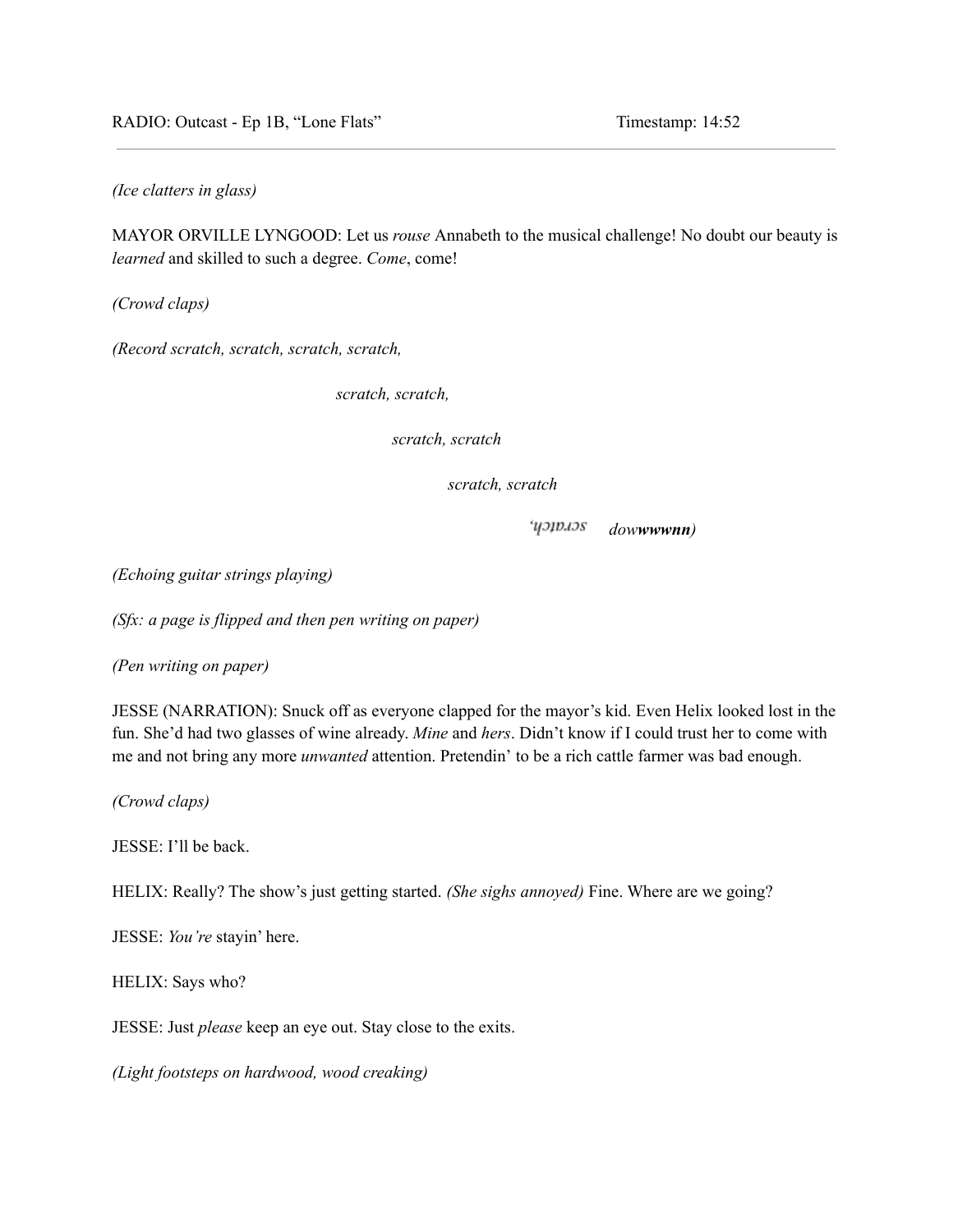### *(Echoing guitar strings playing)*

JESSE (NARRATION): With everyone gatherin' together to watch the mayor's girl at the piano, no one paid me any attention. Didn't run into a soul, not guest or servant, as I dipped back down the way the mayor brought us in. [Beat.] Rooms on the first floor were all busts. Nothing but guest bedrooms, a study, a library, some storage rooms. [Beat.] Second floor was *a little* better. After openin' and closin' a couple extra doors, found Mrs. Lyngood's room. I mean, *who else*? Four-poster bed with red *satin* pillows. Don't wanna think about what goes on in this room, with those two. Most importantly, glimmerin' in *all* its glory on a marble vanity was her famous...emerald...necklace.

*(People talking in the distance)*

*(Light footsteps on hardwood, wood creaking)*

JESSE: *Gotcha'.*

*(From afar, in another room maybe, a child is crying)*

*(Echoing guitar strings playing)*

JESSE (NARRATION): Was a toe-step from the jewel when I heard it. [Short beat.] Almost thought I'd *imagined* the sound, [Short beat.] but it got louder the more I wondered what it was.

*(People talking in the distance)*

*(Light footsteps on hardwood, wood creaking)*

*(Closer, louder, but still as if from another room a child is crying)*

*(Pen writing on paper)*

JESSE (NARRATION): First I thought it could've been a cat. Some stray in the attic. But when I walked over to what I *thought* was a small closet 'cross the hall, heard it *loud and clear.* There was a kid in there. Someone *other* than the mayor's so-called *only* daughter.

*(The Southpaw (Jesse's theme) plays: a soft and melancholy tune on the guitar, an echoing melody whistled on top, church bells ring)*

JESSE (NARRATION): Looked at the room with the necklace, then back at the door where the kid's cries was comin' from. [Short beat.] *No* choice. Had to go check on her first. [Beat.] Children always come first.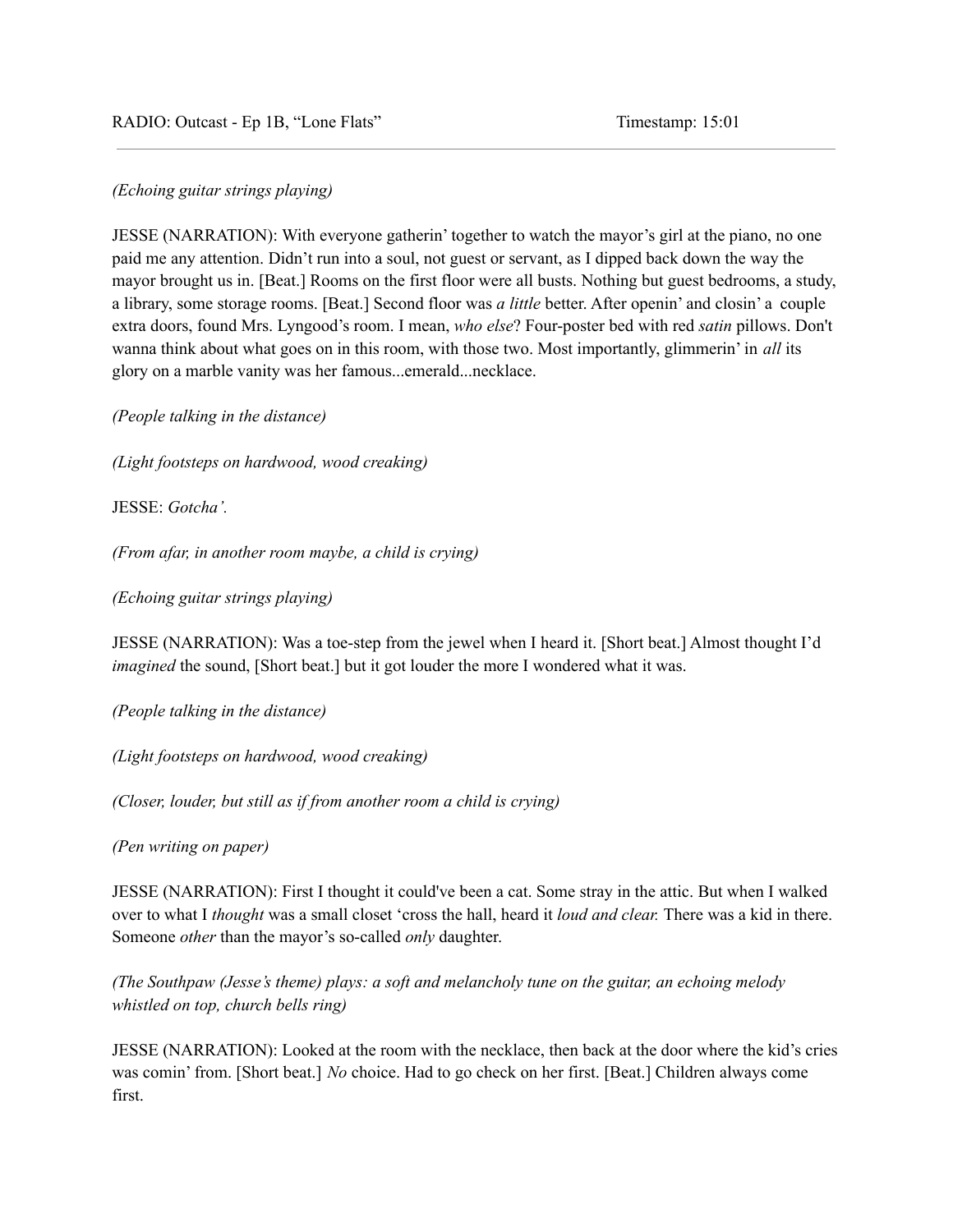*(Warbling melody -*

*- scratch -*

*- warbling melody)*

*(Awkward piano playing)*

*(The Sonny Machine beeps! Beeps! Beeps!)*

*(Fantastical synth whistle)*

HELIX (NARRATION): It had been [Beat.] a *while* since I'd heard music. How long was that trial anyways? It's hard to tell time without Emi's help. [Short beat.] Anyways, *Jesse* said not to wander away from the lounge's exit. I wondered if I *should* listen to this *(She chuckles) random* mortal. He seemed to know what he was doing but [Short beat.] I'd just been punished for lowering my station *and* listening to a human's orders is *not very godly*. I figured a *couple* steps closer to the piano wouldn't hurt. I wanted to feel the music *vibrate* against my skin.

*(Awkward piano playing, Annabeth missing a key)*

*(Beep! Beep! Beep!)*

*(The crowd murmurs amongst themselves)*

*(Someone laughs in the room, perhaps at Annabeth perhaps at something that was said to them)*

*(The Sonny Machine beeps faster: Beep, beep, beep!)*

*(Annabeth continues to play, she speeds up to match the beeping)*

*(Fantastical synth whistle)*

HELIX (NARRATION): *Also*, the metronome looked out of place. Kinda like a Walkman? Even if it wasn't, it didn't belong. Just like me. *And* I hadn't noticed until then but *the house* had *light bulbs*. The 1980s isn't a far shot from the 1880s but I couldn't remember if that was *right or not?* A-Are lightbulbs a thing yet? Sometimes I think I should've gone to human college. Just for the trivia.

*(The crowd murmurs amongst themselves)*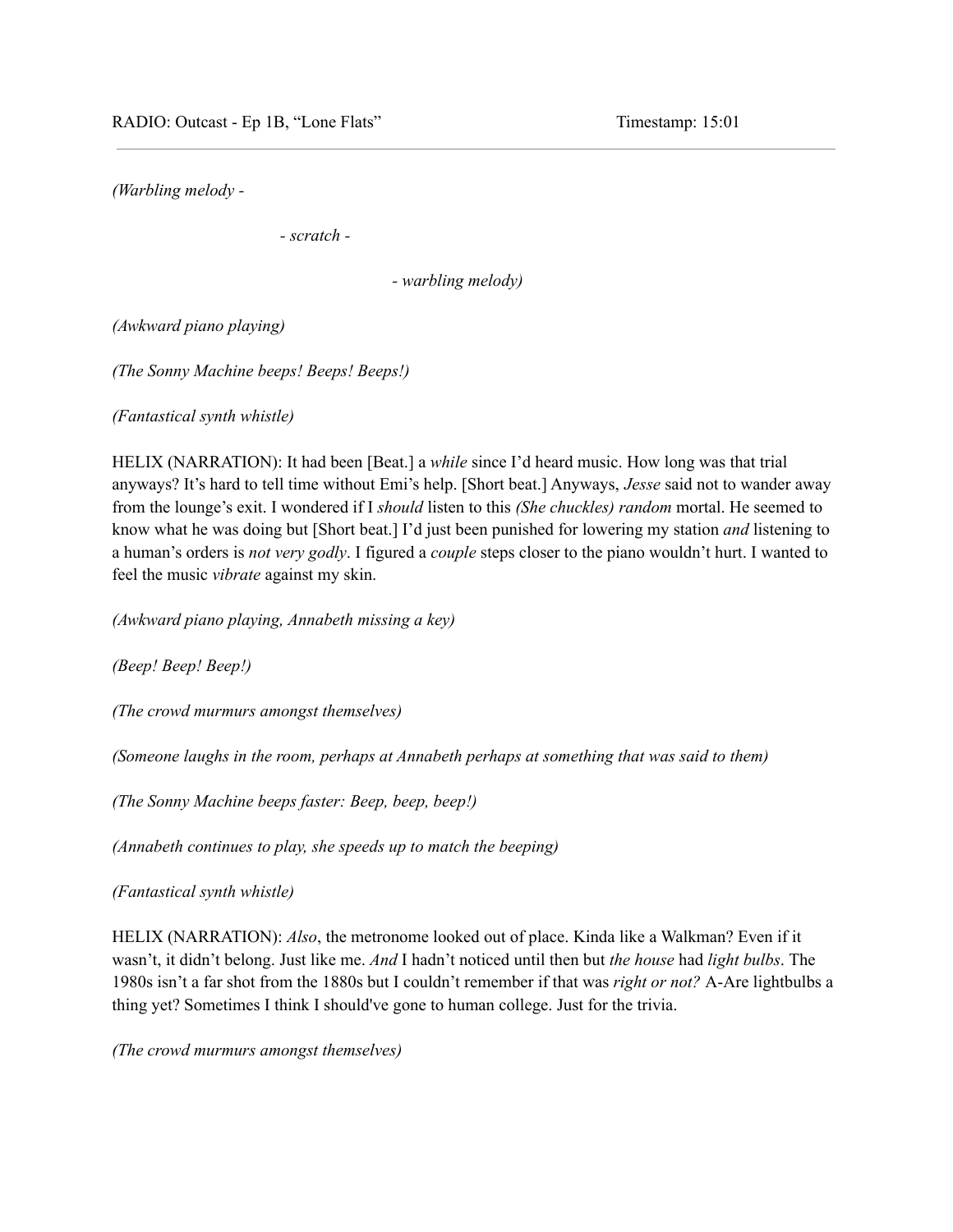*(Awkward piano playing)*

*(Beep-Beep-Beep!)*

*(A woman clears her throat)*

*(Annabeth continues to play, trying to match the beeping)*

*(Fantastical synth whistle)*

HELIX (NARRATION): Even at a *shitty concert* at least I could always turn to the friend I was with to see their reaction and *(she chuckles)* laugh with them. But [Short beat.] I don't know who I expected, at this mayor's party. Jesse had left and *who else* do I know on the [Short beat.] *mortal plane* in *1887*? *(She laughs)* Forget it. The Mayor's daughter sucked, by the way. She had *no rhythm*. The party was looking like a complete bust. Some people *clapped politely* to get her to stop but the little thing was determined.

*(Beep-Beep-Beep!)*

*(The crowd claps enthusiastically)*

*(Annabeth continues to play, trying to match the beeping)*

*(Fantastical synth whistle)*

HELIX (NARRATION): The mayor made *such* a big deal when he presented Annabeth as his *only daughter, his pride, the joy of the town* and *now* he was hiding behind his hand in a corner. *(She laughs)* Usually, if I had my powers, I would have given her a hand, *but* Emi's punishment doomed more than just me. Poor girl. I decided to leave the lounge and find Jesse before things got worse.

*(Beep-Beep-Beep!)*

*(The crowd claps enthusiastically)*

*(Annabeth continues to play, trying to match the beeping)*

*(Light footsteps on hardwood, wood creaking)*

*(The sounds; the beeping, the piano, the clapping; fade into the distance)*

*(People talking in the distance)*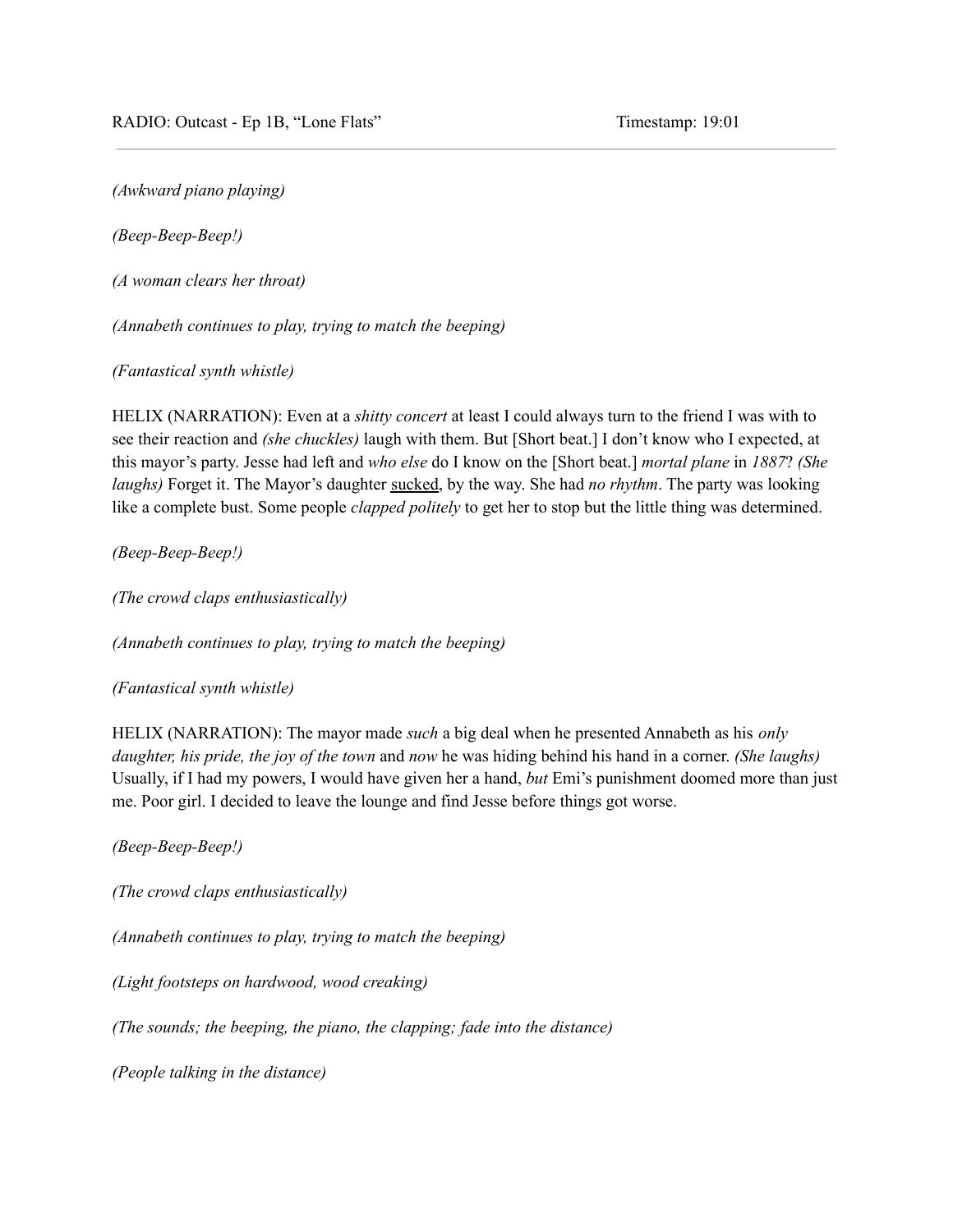*(Light footsteps on hardwood, wood creaking)*

HELIX (Quietly): *Hello*? Je-- *(She clears her throat and drops back into the poor accent from when she met the mayor)* Mr. Eaton?

*(Fantastical synth whistle)*

HELIX (NARRATION): He wasn't on the first floor *so* I went up the stairs. Along the walls were *huge* photos of the mayor, his wife, and Annabeth. In the center of the upstairs hallway, crouched down with his ear to a door, was Jesse. He looked at me, put a finger to his lips, and waved me over.

*(People talking, beeping, the bad piano playing in the distance)*

*(Wood creaking)*

JESSE (Whispered): *(To Helix)* You hear that?

*(Muf led, from another room, a child is crying)*

*(Wood creaking)*

HELIX (Whispered): The terrible piano playing? Wait.

*(Clearer, from another room, a child is crying)*

HELIX (Whispered): Wait.

*(Clearer, from another room, a child is crying)*

*(Fantastical synth whistle)*

HELIX (NARRATION): Had I had my powers [Short beat.] I would have heard it before even *getting* to the stairs. Once Jesse pointed it out, I couldn't [Short beat.] not hear it. I pressed my ear against the door.

*(The child cries harder)*

*(Coda flaps around)*

*(Coda tweets sadly)*

JESSE: Sounds like a kid.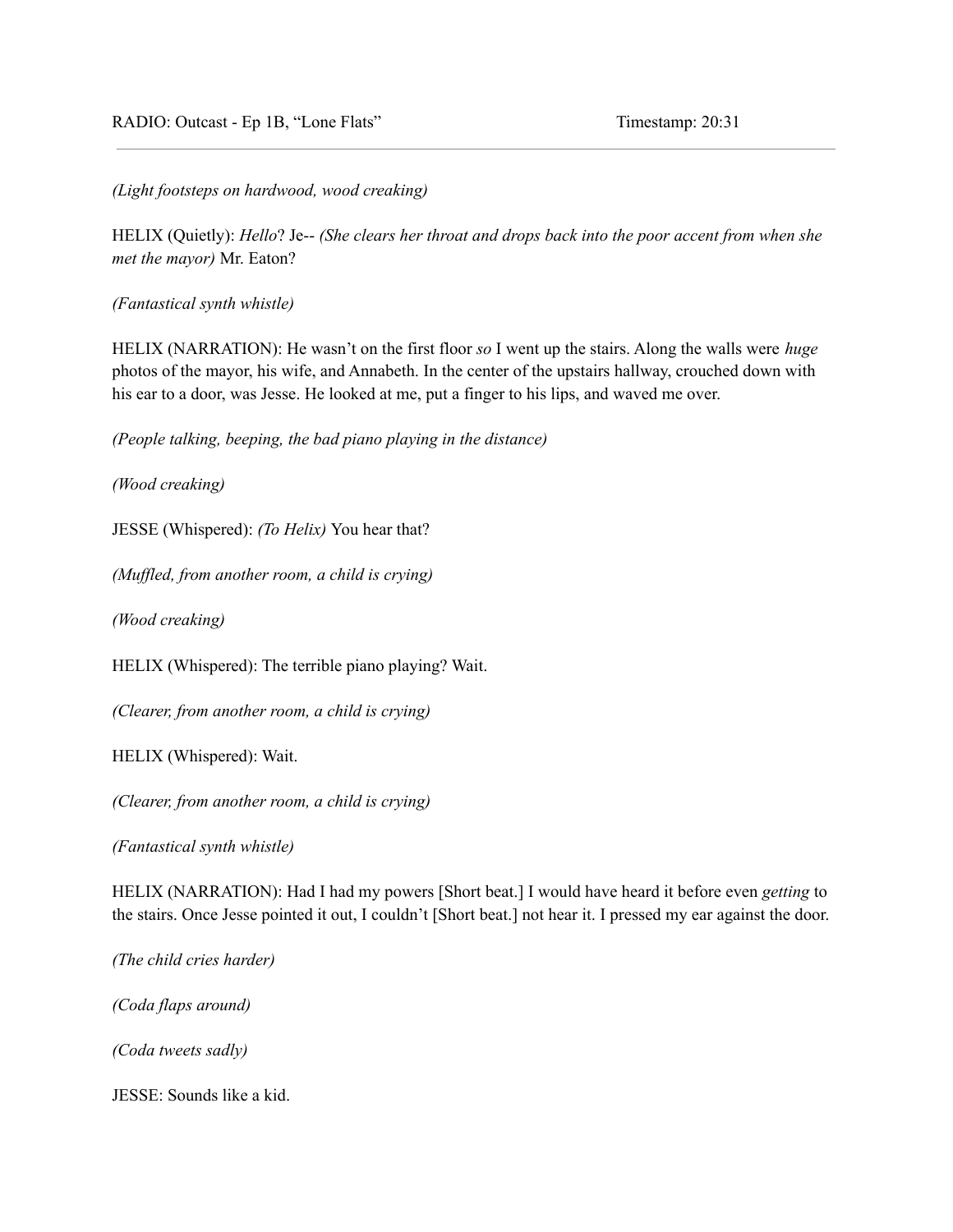*(A door knob is turned, jiggles, but doesn't open)*

JESSE: Door's locked.

*(Fantastical synth whistle)*

HELIX (NARRATION): All of a sudden Jesse pulled out two thin bits of metal and began picking the lock. He did it quickly and silently. Then he turned the brass knob.

*(Behind the door, the child cries harder)*

*(The door creaks open)*

*(Clearly now, the child cries)*

*(Light footstep on hardwood)*

JESSE (Shocked): What the hell?

*(Fantastical synth whistle)*

HELIX (NARRATION): *(In disbelief)* A human...child. [Beat.] She was huddled in a ball crying in a corner. surrounded by *big, beautiful* paintings that looked straight out of a museum. [Beat.] Fantasies of *purple wheat fields* and pink sunsets with *clouds* shaped like horses. Paint *stained* her palms and *arms* in a swirl of colors. Her hair *tumbled* to the ground around her, *knotted* and *clotted* with old paint. The left side of her face was *a lot* smaller than the other half, and the skin around that side of her jaw looked chapped. She looked a bit like Annabeth but older, [Short beat.] like they might be sisters.[Short beat.] She was *too skinny.* She stared at us without making another sound. No more crying. She didn't even scream. She was completely still [Short beat.] and wary.

*(People talking, beeping, the bad piano playing in the distance)*

HELIX: Hi. [Beat.] A-Are you okay?

JESSE: Hey. What's your name? [Long beat.] *(Kind)* No? That's alright. Know somewhere safe we can take you?

HELIX: *(Unsure)* Maybe she doesn't want to go with us.

*(Fantastical synth whistle)*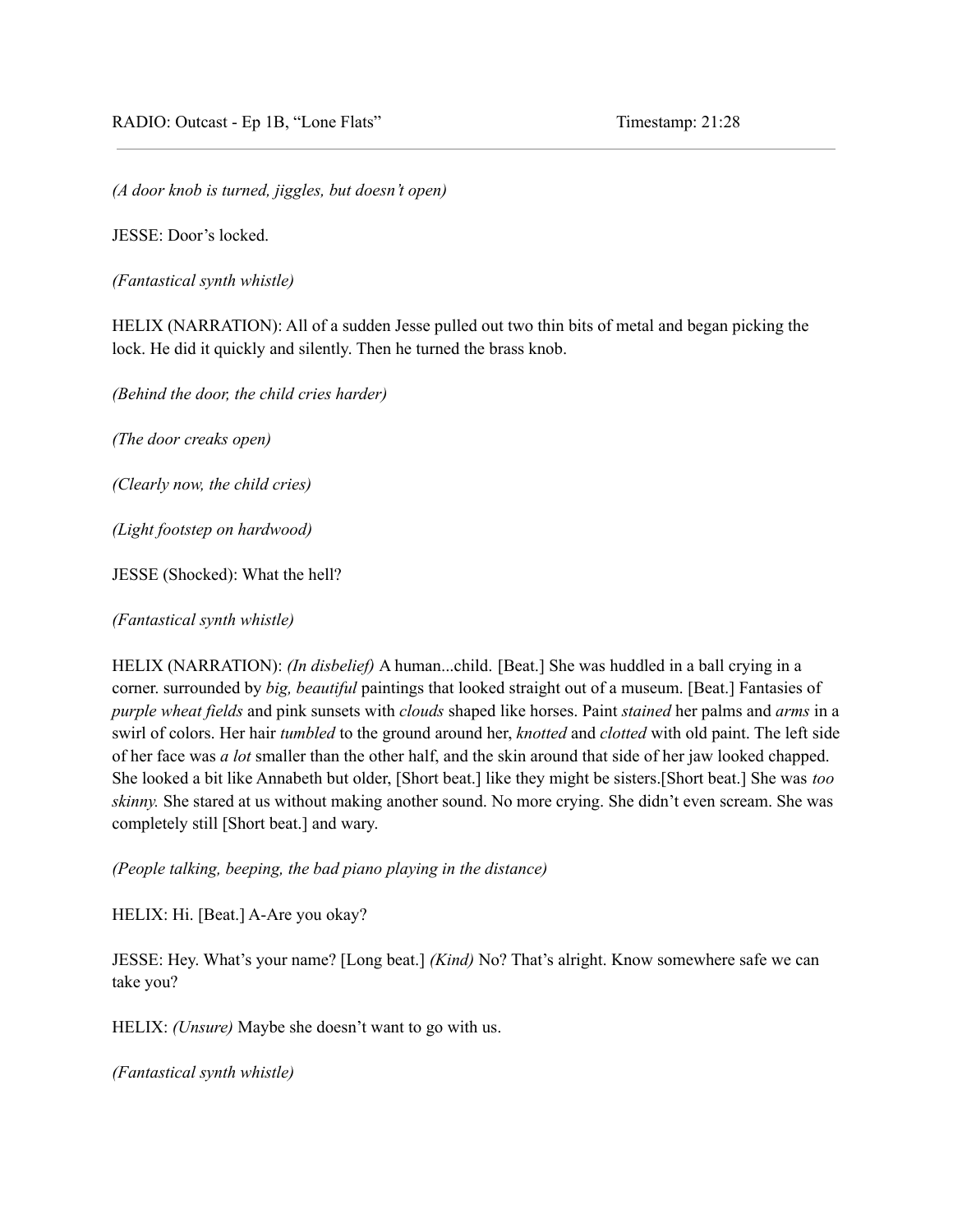HELIX (NARRATION): The girl looked at the door and stood up. *As soon* as I thought to reach out my hand to help, the girl ran between us and took off down the hallway. [Short beat.] Jesse took a step back like he expected this and gestured for me to join him as he followed her.

*(People talking, beeping, the bad piano playing in the distance)*

*(Hurried footsteps on hardwood)*

*(Wood creaking)*

*(Piano playing in the distance)*

*(A light scratch, like the needle is skipping on a record)*

*(Piano playing in the--*

*(Piano playing loudly and echoing--*

*(An echoing melody interrupts)*

*(A light scratch, like the needle is skipping on a record)*

*(Piano playing clear--*

*(A light scratch, like the needle is skipping on a record)*

*(Piano playing loudly and--*

*(A tap)*

*(A scratch)*

*(A scratch)*

*(Beep-Beep-Beep!)*

*(Annabeth continues to play, trying to match the beeping)*

*(People speaking in the room)*

*(Charles coughs)*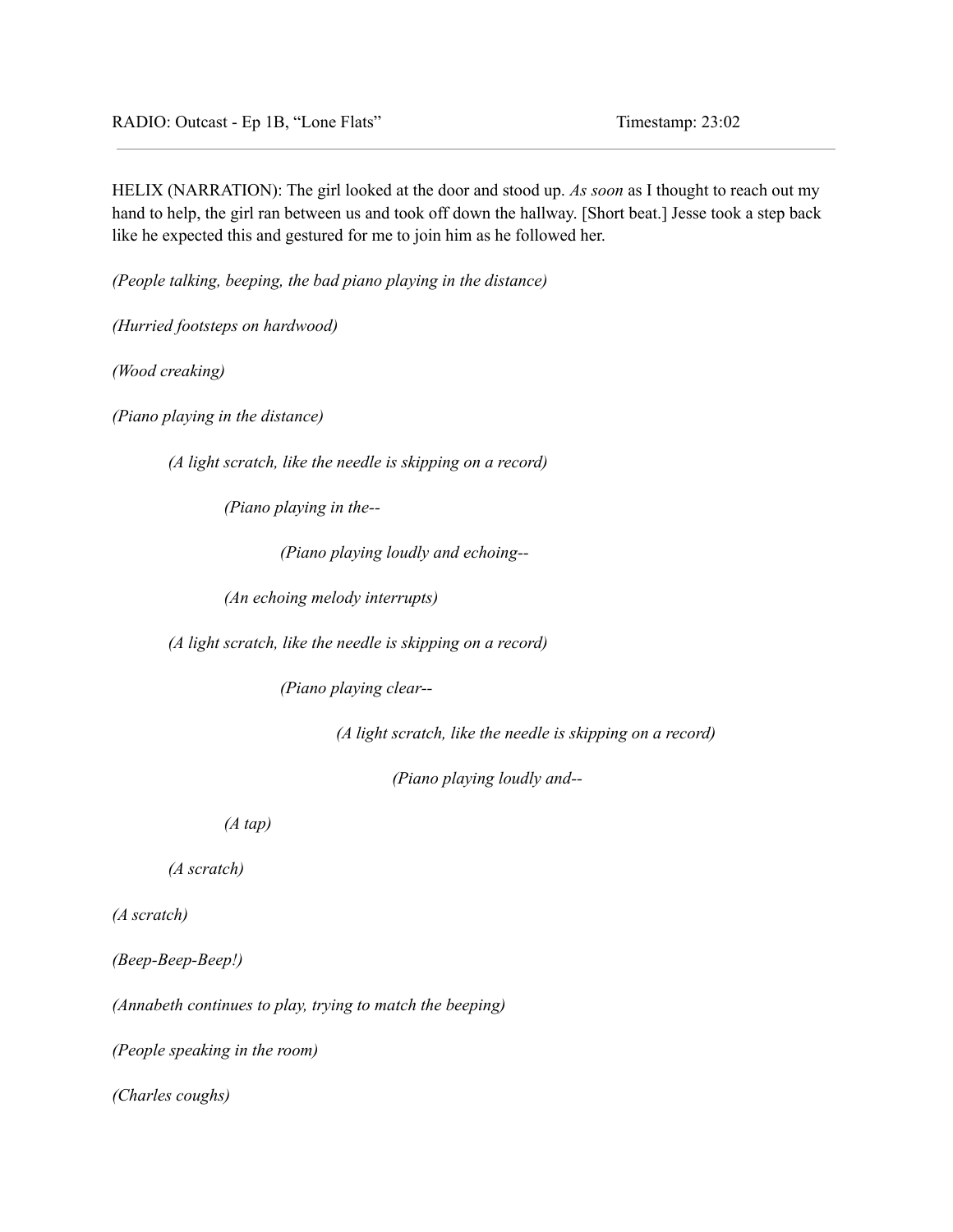*(A page is flipped)*

*(Hurried footsteps on hardwood)*

*(Glass shatters)*

*(People gasp)*

*(The piano playing ends on a sharp note)*

*(Beep! Beep! Beep!)*

*(Echoing, ethereal piano)*

CHARLES (NARRATION): *Ohhh.* I was suffering my [Short beat.] seventh minute of page-turning when, from a staircase across the gallery, emerged a *grim* little girl. She perhaps was not characteristically grim, but her conditions certainly were. The left frame of her jaw was sunken, a formation from birth, no doubt, left wrinkled and reddened. Though *this* was not cause for any concern. Rather, the apparent sight of malnourishment, the rings of darkness beneath her eyes, and the utter lack of a child's glow: Well, I knew better than to minimize. Before the crowd had ample time to collect themselves, the mysterious woman and her cowboy companion emerged behind the girl. In such a conspiratorial fashion, the both of them glared across the gallery toward the mayor.

*(Beep! Beep! Beep!)*

MAYOR ORVILLE LYNGOOD: Who let this creature into my gallery room?!

*(Echoing, ethereal piano)*

CHARLES (NARRATION): The mayor pointed his ringed finger across the way, turning his head in *disgust*. as if he could not bear the sight of such a thing, this poor girl. And much of the crowd followed suit, turning *their heads* the opposite way. Just as the mayor's hand reached its *revolted apex,* the cowboy took one step closer into the gallery.

*(Beep! Beep! Beep!)*

*(Footsteps on hardwood, wood creaking)*

JESSE: How'd this child wind up *locked* upstairs in your home, [Short beat.] Mayor Lyngood?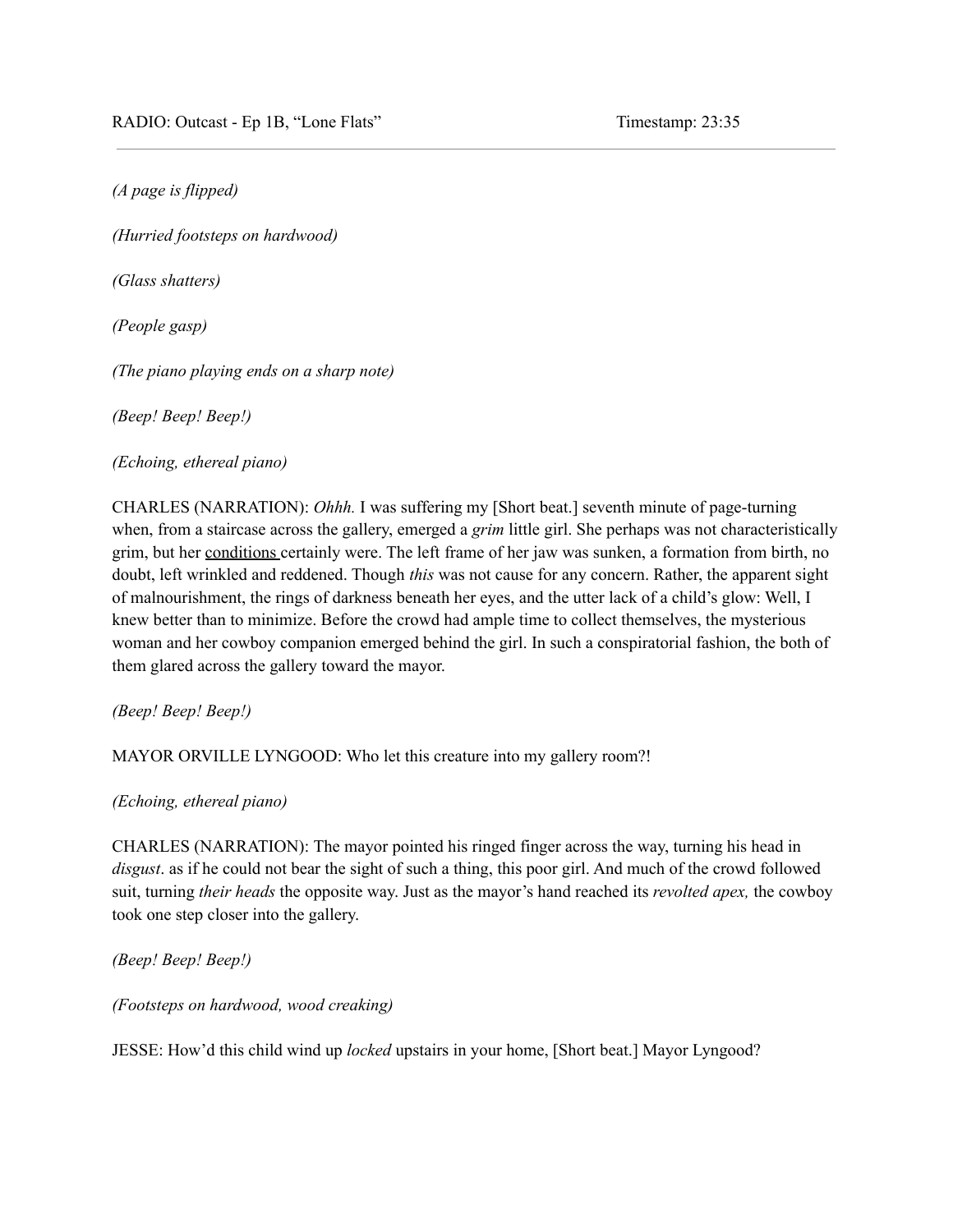# *(People gasp)*

MAYOR ORVILLE LYNGOOD (Shaken and upset): What?! You *dare* enter my home, wander through private areas as though it were your own, and then invent--invent falsehoods to question my integrity.

*(Crowd murmurs)*

# *(Echoing, ethereal piano)*

CHARLES (NARRATION): At this point I wished it were but a mere piece of theatre. The temperature within the gallery room spiked and the crowd soon parted as the *terrified girl* took steps across the room, an ocean of terribly mistreated hair trailing behind. Annabeth turned from her piano stool and watched the older girl tremble toward Mayor Lyngood. It was clear now, to me and *all* observants, as we glanced between the two girls, that they were not unalike. The cyclones of hair, the two dimpled chins. There was no doubt. These were sisters.

*(Beep! Beep! Beep!)*

*(Crowd murmurs)*

MAYOR ORVILLE LYNGOOD: Now where are my attendants? Someone take this *thing* away.

*(Echoing, ethereal piano)*

CHARLES (NARRATION): At the utterance, the head cook emerged to *whisk* the poor thing from the gallery room, taking her gently by the arm and guiding her from sight.

*(Beep! Beep! Beep!)*

*(Crowd murmurs)*

HELIX (Fuming): Are you her father? *Hello*? Jackass, I asked: are you her father?

## *(Echoing, ethereal piano)*

CHARLES (NARRATION): *Well*. It did seem I found my "otherworldly woman." I'd not heard a woman confront a man, *especially a man* with status and power, in such a way since, [Beat.] well, *(Amused)* I suppose never. The mayor's crowd went *utterly cold.* They stared at each other in what felt like an eternity of silence.

*(Beep! Beep! Beep!)*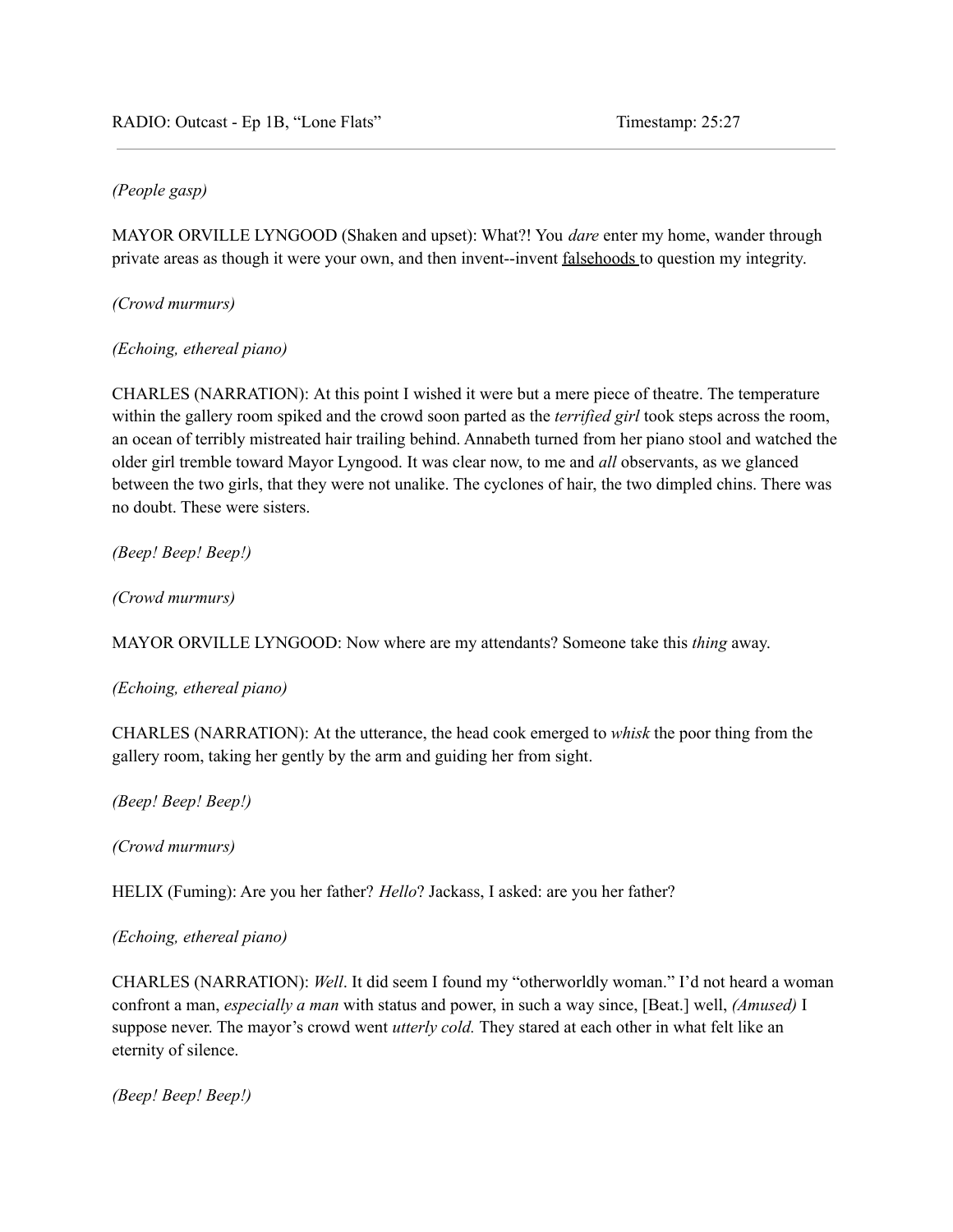### *(Crowd murmurs)*

HELIX (Fuming): You *don't* deserve her. You don't -

MAYOR ORVILLE LYNGOOD (Voice breaking in anger): I have heard *enough from you*. [Beat.] You two wretches will see yourselves out of *my home*. At once. [Beat.] I ordered you to leave.

*(GUNSHOT!)*

*(Gunshot!)*

*(Crowd screams)*

*(Ping!)*

*(Echoing, ethereal piano)*

CHARLES (NARRATION): I would take the time for elegant elaboration, but the unfolding was bloody and swift. So I will narrate all the same.

*(Echoing, ethereal piano fades out)*

CHARLES (NARRATION): The mayor, having taken offense to the strange woman's scolding, revealed his gun and shot a bullet across her left shoulder. A thin *shower* of blood splattered across nearby guests, and then, not one breath later, the woman's cowboy companion revealed his *own* sidearm. At an almost ungodly speed, the young man took a shot at the mayor, and with fantastic precision, took a similar chunk from the mayor's left shoulder. Uh *this time,* the thin shower of blood sprayed on myself, and *I* held back a retching sensation.

*(Beep! Beep! Beep!)*

*(Angry computer sounds, like dial-up, or a radio tuning)*

*(Cassette tape warbles)*

*(Tape winds down)*

CHARLES (NARRATION): And yet again, the poor Sonny Machine had been struck. It flew from the grand piano and crashed onto the floor.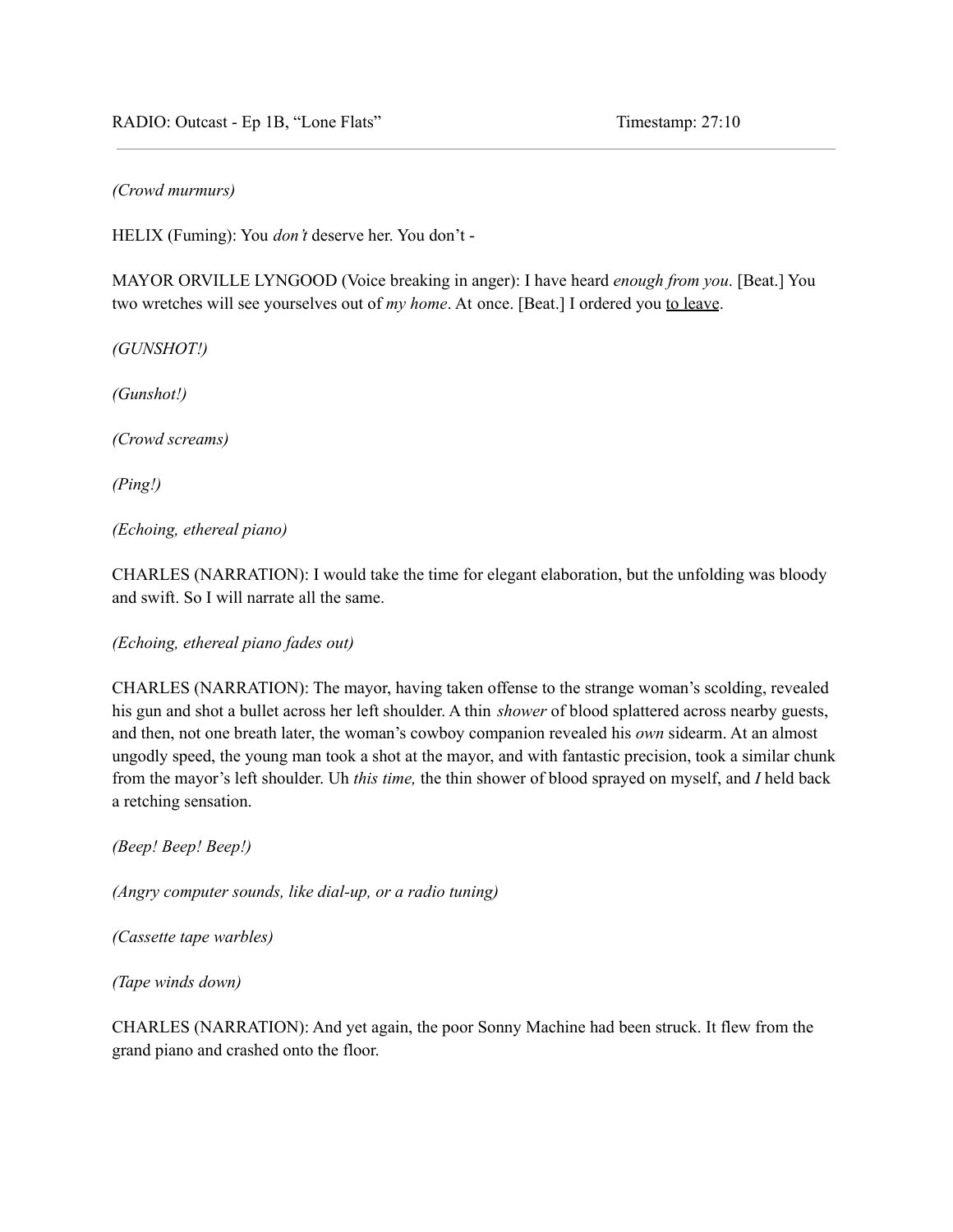*(Angry computer sounds, like dial-up, or a radio tuning)*

*(Cassette tape warbles)*

SONNY MACHINE: *(A woman's voice)* Tu-Tu-Tune in now--

*(Crowd gasps)*

SONNY MACHINE: *(A woman's voice) --*for the *best -- (Upbeat classical music and a woman's voice)* Prime Minister Margarat Thatcher -- *(Male radio announcer)* You remember it as good fun -- *(Static) -- (Echoing female voice)* Sounds of the past and future-- *(Female, almost Siri-like, voice)* First tower activated.

*(The Sonny Machine whirs)*

*(Beep! Beep! Beep!)*

*(Crowd murmurs)*

*(Echoing, ethereal piano)*

CHARLES (NARRATION): It is a wonder, after these past few days, and weeks, how a bullet has not managed to *strike me* yet. How I've seen so many fly about, and this *poor* Sonny Machine, and that *poor* mysterious woman knelt on the ground, clutching her bleeding wound. After Sonny made its strange proclamations about a Prime Minister and whatnot, the woman looked toward the machine, and then myself, with a *curious* intensity.

*(Beep! Beep! Beep!)*

HELIX: Tower?

*(Crowd murmurs)*

JESSE: We don't have time.

HELIX: The tower. I-I need *the tower*. I need -

JESSE: Alright! *Alright*.

CHARLES (NARRATION): The cowboy took the woman by her arm and guided her past the staircase and out the front entrance. All the while, the mayor *spat and cursed* as he collected himself off the floor.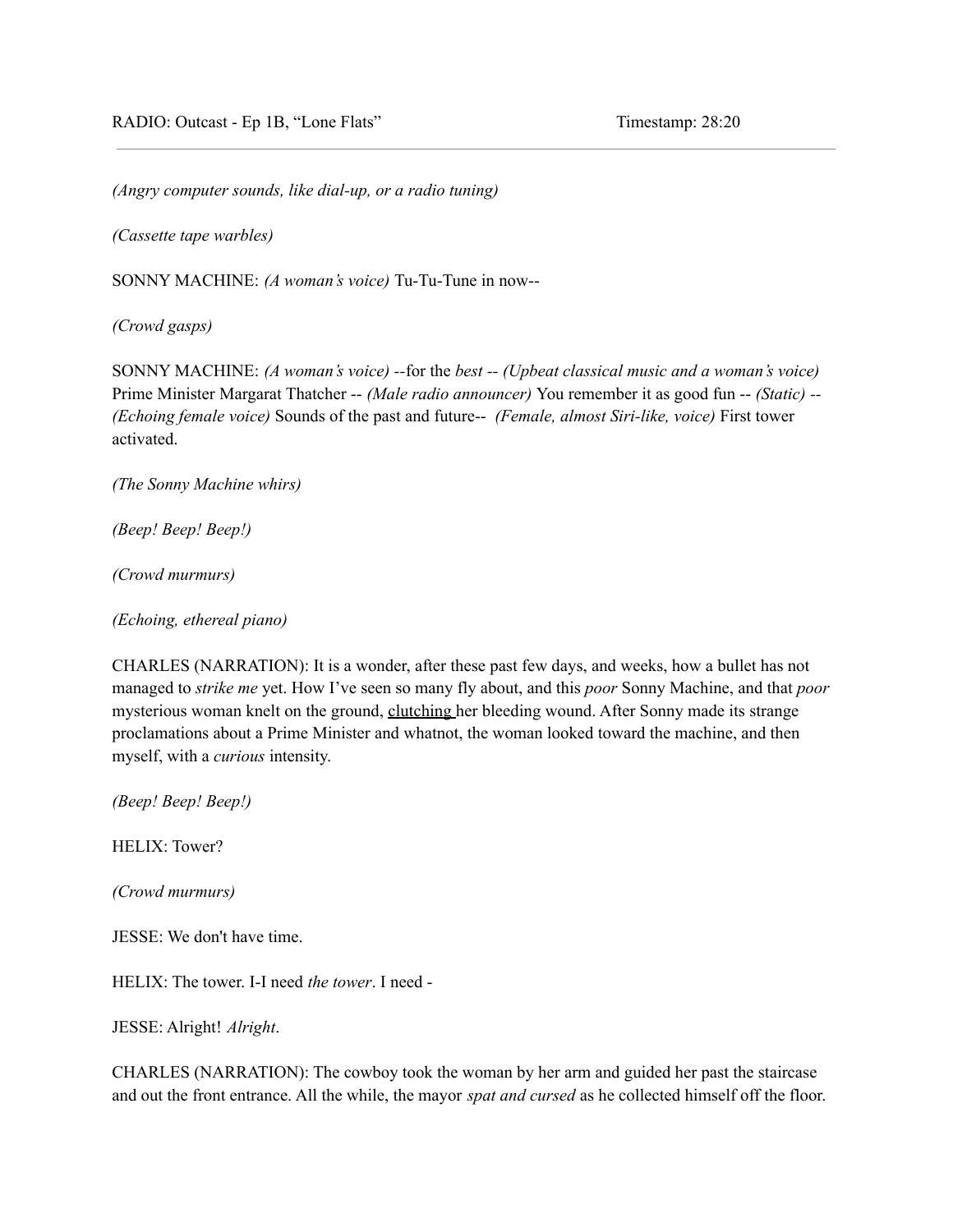CHARLES (NARRATION): You can discern a capable mayor, I believe, through the loyalty of his citizens. Of course, no one in the gallery room reached for their own guns, nor said a word, as the woman and her companion made their escape.

*(Beep! Beep! Beep!)*

*(Footsteps running)*

*(Crowd gasps)*

MAYOR ORVILLE LYNGOOD: Men, *by God!*

*(Cutlery crashes as the mayor hits a table)*

MAYOR ORVILLE LYNGOOD: Chase after them! [Short beat.] And *someone* grab my horse.

*(People whisper)*

*(Echoing, ethereal piano)*

CHARLES (NARRATION): A few *hesitant men* made their way toward the front door, while others ran out to collect the mayor's steed. I would not get in the immediate way of a man with a gun, but I *couldn't* lose track of my target: the mysterious woman. I strode over to collect the Sonny Machine and made my way swiftly out the mansion, shadowing their trail toward the mesa.

*(Beep...Beep...Beep)*

*(Crowd murmuring)*

*(Beep--*

*(Scratch, scratch, scratch, scratch-scratch--*

*(Music warbling)*

*(Flare scratches)*

*(Beep)*

*(Flare scratch, drumbeat, flare--flare--orbit scratch)*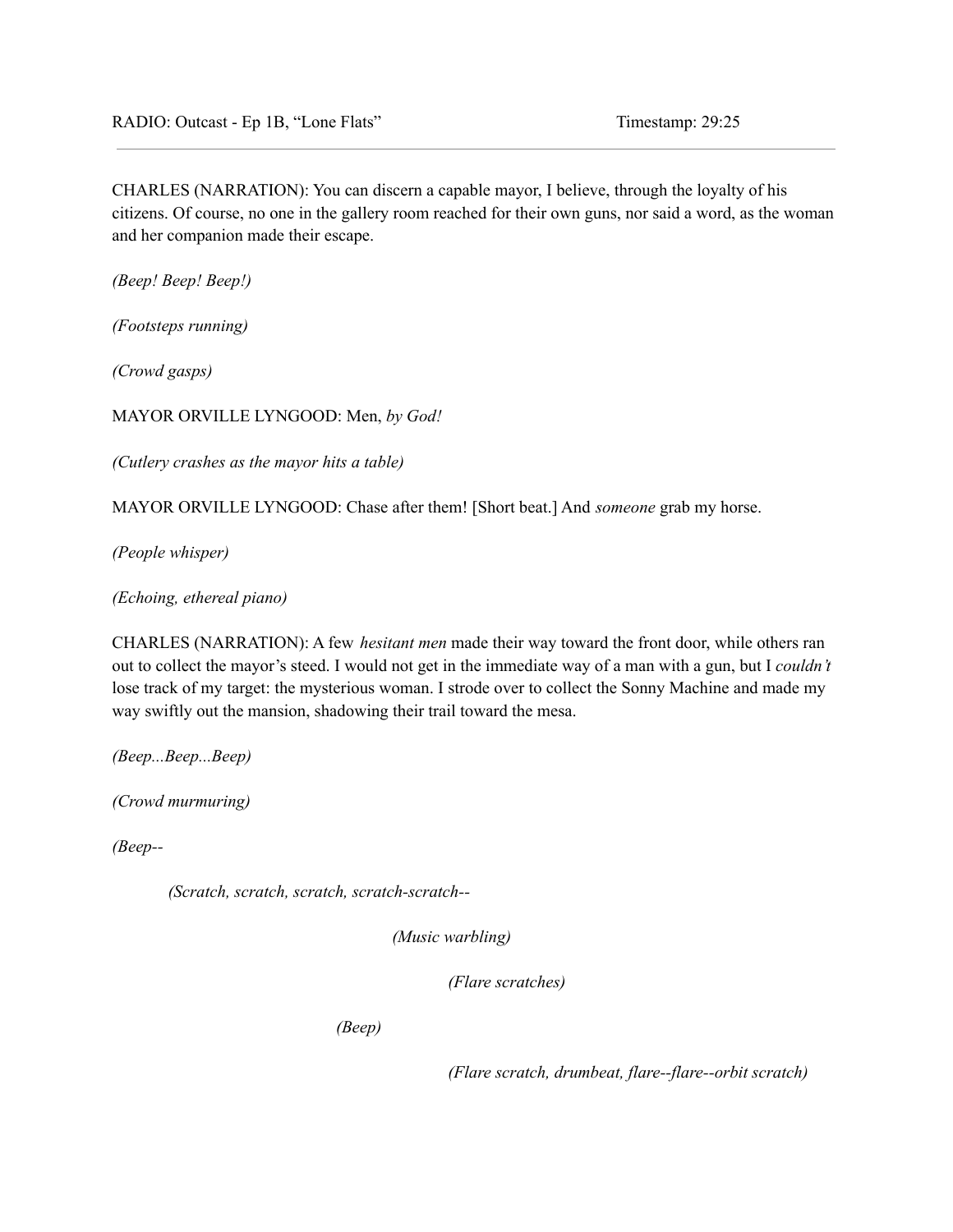*(Echoing guitar strings playing)*

*(Sfx: a page is flipped and then pen writing on paper)*

*(Pen writing on paper)*

JESSE (NARRATION): Things went to hell pretty fuckin' quick after that.

*(Hurried footsteps on dirt)*

*(Helix pants and grunts in pain)*

*(Echoing guitar strings playing)*

JESSE (NARRATION): Soon as we got out of the house, Helix got out from under my arms and started runnin' to the slope of the Enchanted Mesa.

*(Hurried footsteps on dirt)*

*(Helix pants and grunts in pain)*

*(Echoing guitar strings playing)*

JESSE (NARRATION): Helix clutched the hurt arm as she kept movin', blood dyeing the ground redder than usual as we moved. Pushed her up a crop of rocks and pulled her aside long enough to tie my red handkerchief tight around the wound.

*(Footsteps on dirt come to a stop)*

*(Helix pants and grunts in pain)*

JESSE: It's a *long* climb. *Tell me* when you need help or you'll slow us down. Got it?

*(Helix pants and grunts in pain)*

HELIX (Breathless): Okay.

*(Echoing guitar strings playing)*

JESSE (NARRATION): Had to keep an eye out for the mayor's men. A man like that, *pigeon-livered*, once you injure his pride, he'll come for you until the *grave*.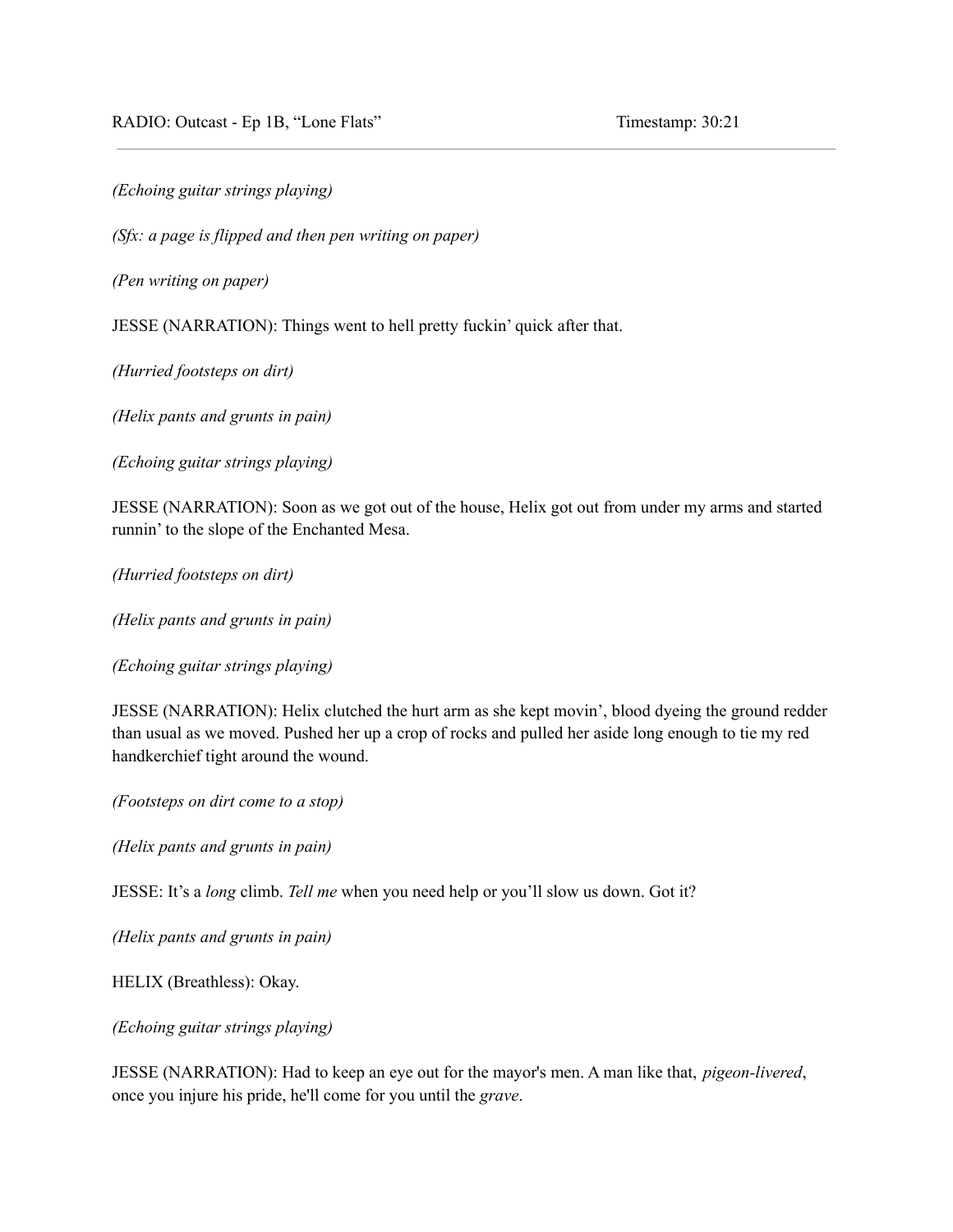*(Hurried footsteps on dirt)*

*(Horses galloping, neighing)*

*(Helix pants and grunts in pain)*

JESSE: *(Calling out to Helix)* Better have a plan. They're comin'.

HELIX: The tower. I *just* know it.

*(Hurried footsteps on dirt)*

*(Click, GUNSHOT!)*

*(Horses neigh in alarm!)*

*(A man groans)*

*(Safe Travels (main theme) plays)*

JESSE (NARRATION): Soon as one of 'em was at shootin' distance, I *fired* a bullet. Rattled the horses up. Got one to rear back and kick off their rider with the first shot.

*(Hurried footsteps on dirt)*

*(Horses galloping)*

*(Gunshot! Gunshot!)*

*(Click)*

*(GUNSHOT!)*

MAYOR ORVILLE LYNGOOD: *Don't* lose them! Keep [Short beat.] firin!

*(Gunshot! Gunshot! GUNSHOT!)*

*(Horses galloping)*

*(GUNSHOT!)*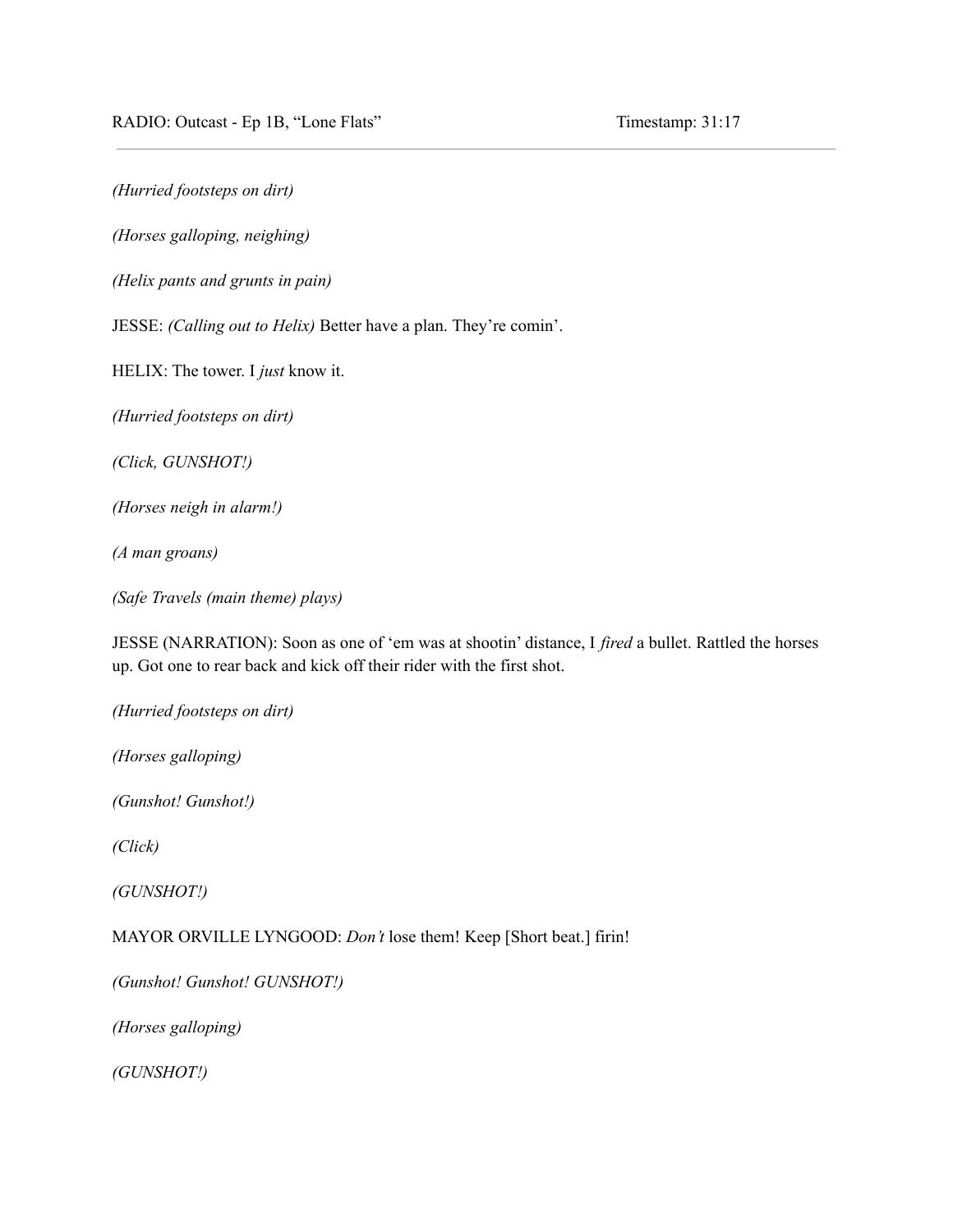RADIO: Outcast - Ep 1B, "Lone Flats" Timestamp: 31:57

*(Horses galloping, neighing)*

JESSE (NARRATION): Only three guys followed the mayor. I managed to scare *all three of* in just three shots. The second shot I aimed at a loose spot in the mesa to drop rocks on 'em. Got rid of a second rider that way more than halfway up the mesa.

*(Hurried footsteps on dirt)*

*(Horses galloping)*

*(Jesse panting)*

*(Gunshot!)*

*(GUNSHOT!)*

*(Jesse panting)*

*(Gunshot!)*

*(GUNSHOT!)*

*(Horses neigh in alarm!)*

JESSE (NARRATION): The third shot I made cut through the *reigns* of the other. The rider panicked and lost control almost immediately. *Never* shot to kill. Their lives weren't mine to take, but *I could* get 'em out of the fight. By the time we reached the top the only head I saw left was the mayor's. Face as red as a sunset. [Short beat.] He was *so* angry. When I looked back over at Helix, saw that giant black tower sprouting up outta the ground. Was taller than the mayor's mansion. It was *a long* straight run once we reached the flat top of the mesa.

*(Horses galloping)*

*(Hurried footsteps on dirt)*

*(Helix grunts in pain)*

JESSE (Breathless): Keep goin'! I'm right behind ya!

HELIX: Just shoot the motherfucker!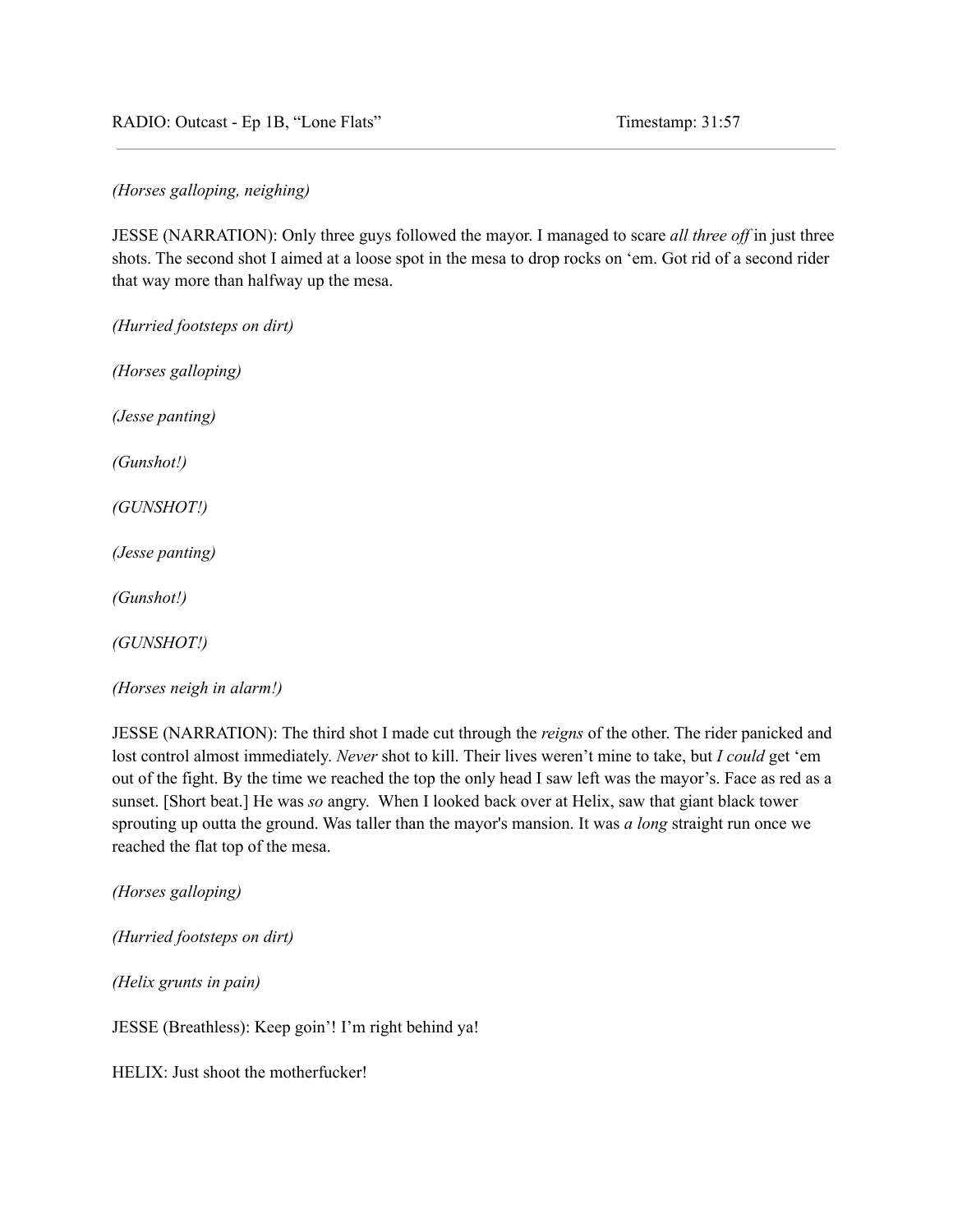JESSE (NARRATION): We were *halfway* across the mesa's face when the mayor came up behind us. *Couldn't aim to kill,* but figured *I could* leave his fate to the gods. Assholes who keep their own kid locked in rooms. I closed my eyes and let the spirits guide.

*(Horse galloping)*

*(Mayor Lyngood rousing his horse in the distance)*

HELIX: *What are you doing?*

*(GUNSHOT!)*

*(Horse galloping)*

JESSE (NARRATION): The ground shook under my feet. The mayor was gettin' closer. Couldn't see it. *I could feel it.* I shot blind again. The mayor screamed, but the horse kept runnin' my way.

*(Horse galloping grows louder, closer)*

MAYOR ORVILLE LYNGOOD: Die, you bastards!

*(GUNSHOT!)*

*(Horse galloping)*

JESSE (NARRATION): It ain't my call, to kill. *Only* for fate to decide. And I'd be *nothin'* but fate's hand. Kept my eyes closed, took my final shot, and when I opened my eyes, *I saw.* [Beat.] *(defeated)* I missed.

*(Horse galloping grows louder, closer)*

*(Horse neighs)*

HELIX: Jesse!

*(GUNSHOT!)*

*(Human flesh squelching)*

*(Jesse gasps)*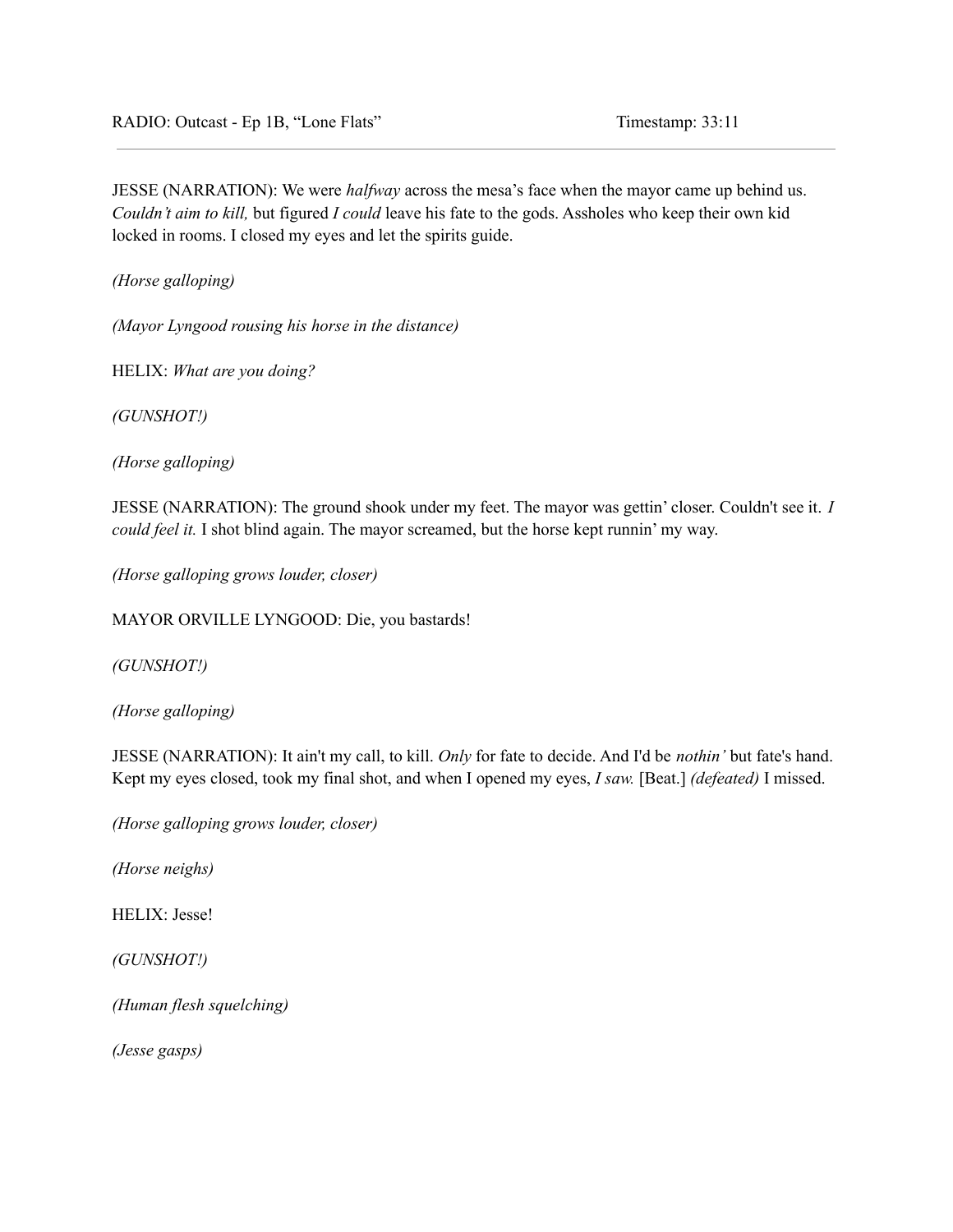JESSE (NARRATION): I felt the *sting* first. [Short beat.] Then I looked down and saw the hole through my chest. [Short beat.] Blood spread all across my front. [Short beat.] *Couldn't breathe.* [Short beat.] Was like drowning. Next thing I knew, I was on my back watchin' the *mayor* gallopin'straight for Helix. We were only a couple feet away from the tower. She didn't get what she wanted. *(Mournful)* And neither did I. [Short beat.] I never got my hands round the throats of the bastards who killed my dad.

*(Horse galloping)*

*(Jesse gasps weakly)*

*(Jesse struggles to breath, grunts in pain)*

*(GUNSHOT!)*

*(Jesse continues to struggle the same)*

*(Echoing guitar strings playing)*

JESSE (NARRATION): Only thing I managed *to do* was watch the mayor shoot at her and *miss*. And then, like magic, a weird lookin' bird appeared out of thin air in front of her. It looked like it was made of glowing blue glass as it flew straight for the horse. It opened its beak and louder than the sound of bullets, it cried out.

*(Distant tweet)*

*(Horse galloping)*

*(Coda fluttering their wings)*

*(Coda tweets loudly --- the sound is distorted, echoes)*

*(Again, Coda tweets loudly --- the sound is distorted, echoes)*

*(Horse neighs in alarm)*

*(Echoing guitar strings playing)*

JESSE (NARRATION): Horse panicked and kicked about. Mayor held on. But the bird kept followin' 'em around, cryin' growin' louder and louder. Till the mayor finally lost his hold and the horse kicked him right off the side of the mesa.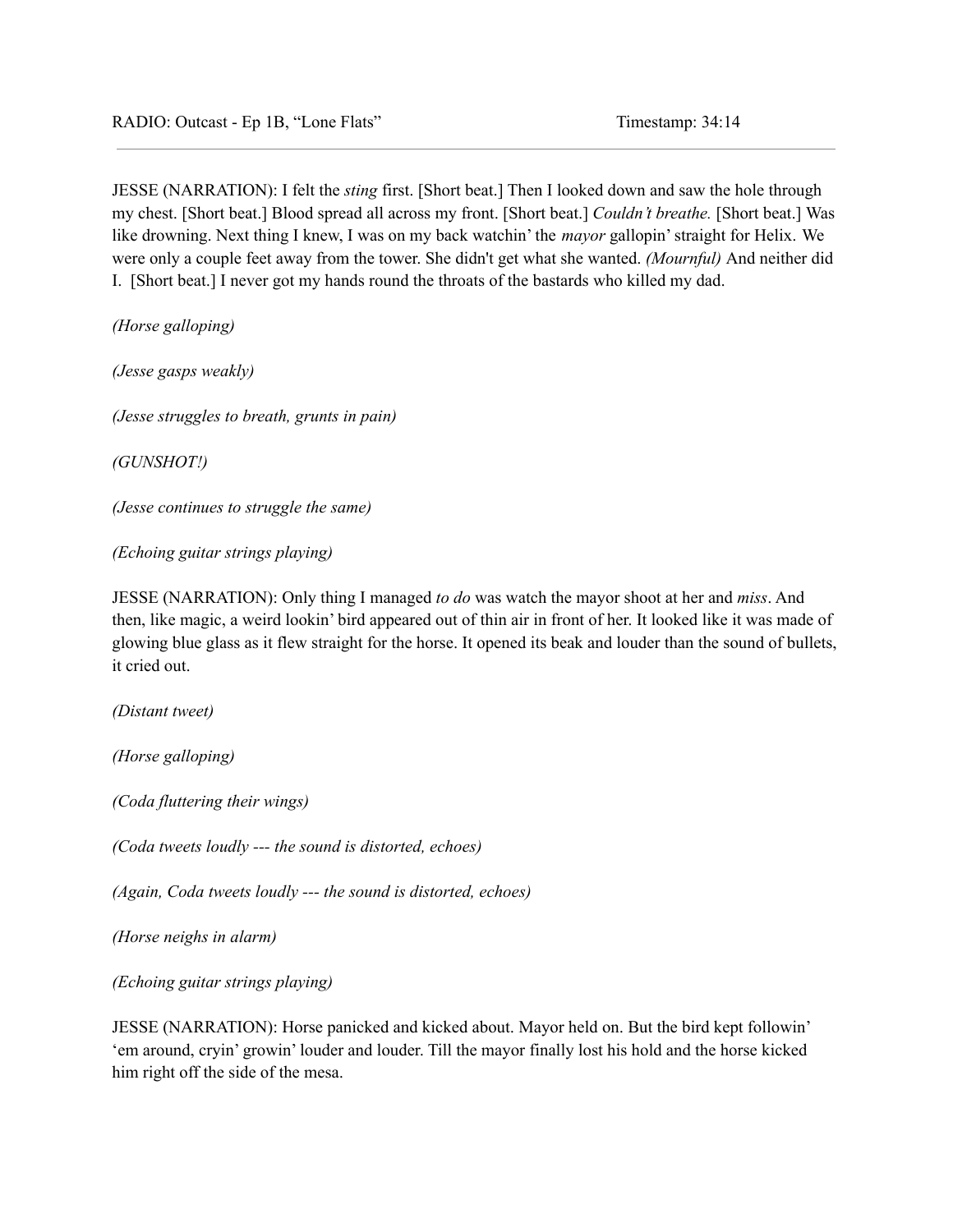*(Horse galloping) (Coda flaps around) (Horse neighs in alarm) (Mayor Orville Lyngood screams) (Thud!) (Mayor Orville Lyngood cries out as he falls, cry fading out) (Fump.) (Coda flaps around) (Wind) (Scratch, scratch, scratch*

*scratch, scratch, scratch*

*scratch, scratch)*

*(Echoing, ethereal piano)*

*(Charles takes a drag of his cigar: inhale, exhale)*

CHARLES (NARRATION): Monsieur *Lyn-*good flew right off that mesa. Bucked from his stallion like a ragdoll. Fell off the highland's steepest edge. Down to a dusty [Short beat.] desert [Short beat.] death. And good riddance! It's due to the mayor that I've these *sores* from those god-damned show-loafers.

*(Beep! Beep! Beep!)*

*(Hurried footsteps on dirt)*

SONNY MACHINE: *(Female, almost Siri-like, voice)* First tower located. Anomaly…13 meters distant.

CHARLES: *Sonny*. A bit *quieter now.*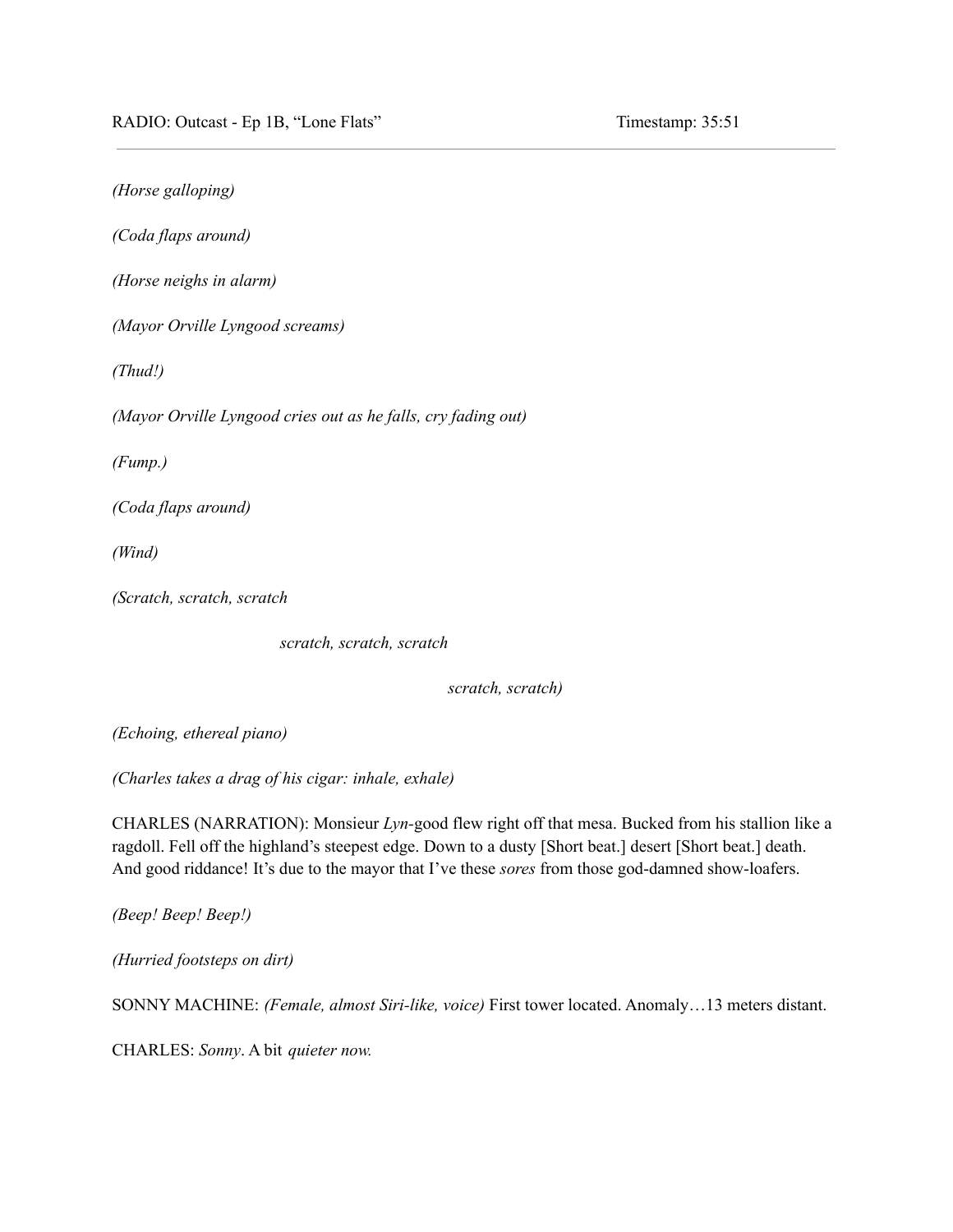*(Echoing, ethereal piano)*

CHARLES (NARRATION): Call me craven. But what-with all the *bloody theatrics* and *projectile* drama, I was not ready to confront the otherworldly woman. *Or her* companion of misfortune. I needed more information: What is their mission? What is the strange *obelisk*? I tucked Sonny beneath my jacket flap to muffle its noise, and lowered to the mesa's floor, spying the couple from afar.

*(Footsteps on dirt)*

*(Muf led: Beep! Beep! Beep!)*

*(Wind)*

*(Muf led: Beep! Beep! Beep!)*

*(Piano rif --*

*(Scratch, backward scratch)*

*-- piano continues --*

*(Scratch, backward scratch)*

*-- a man sing to the melody --*

*(Scratch, backward scratch)*

*-- piano continues --*

*(Slow scratch, backward scratch)*

*-- a man and woman sing to the melody --*

*(Scratch, scratch, scratch)*

*(Jesse gasps)*

*(Footsteps on dirt)*

HELIX: Jesse.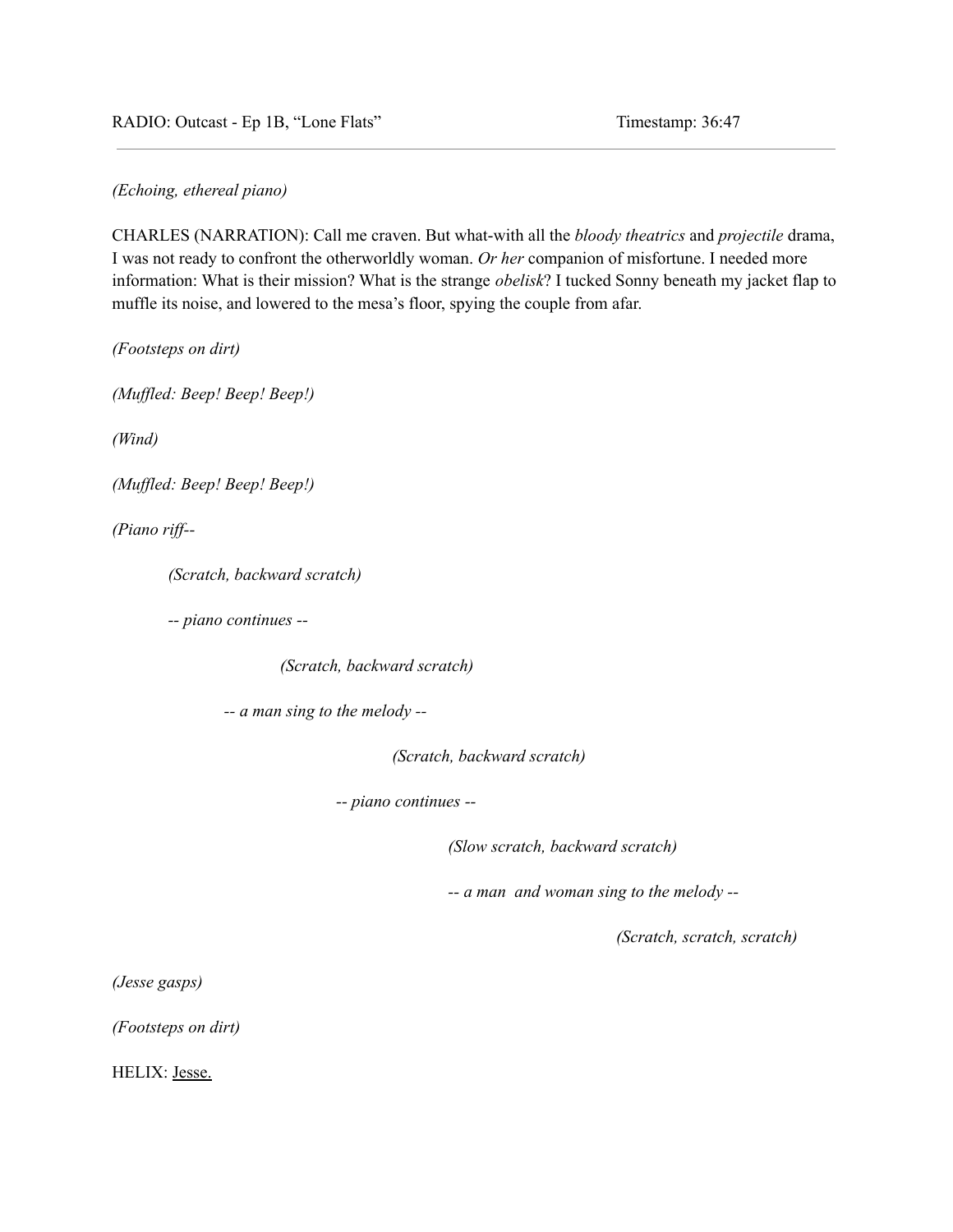*(Jesse struggles to breathe)*

HELIX: *Shit.* I - I - I don't know what to do. A - A - A hospital? No. *No, no, no.* Fuck.

*(Eerie mystical ambience)*

HELIX (NARRATION): He didn't answer. [Short beat.] *Why?* Wh - Why was he shooting with *his eyes closed*? It - It - It made *no sense.* [Short beat.] I - I didn't know what to do. Jesse's eyes fluttered opened, then shut. *Blood was everywhere.* I - I put my hands over the *stomach wound* but - I - I didn't - I couldn't *do* anything.

*(Wind)*

*(Coda tweets)*

*(Coda flaps around)*

*(Coda tweets disconcertedly)*

HELIX: The tower isn't important right now, Coda. He's literally bleeding out!

*(Eerie mystical ambience)*

HELIX (NARRATION): I still don't know if the towers are from you, Mom. I - I *don't know.* But in that moment, I needed a miracle. A huge fucking *Goddess-sized* miracle. Everything depended on that tower being exactly what I needed it to be.

*(Wind)*

*(Coda flaps around)*

HELIX: Shit. *Okay,* okay we have no other option.

*(Coda tweets)*

*(Eerie mystical ambience)*

HELIX (NARRATION): I had no idea what I was doing. But it's all that I knew to do. I ran to the tower. My hands [Short beat.] were completely soaked in Jesse's blood. It dripped off my fingertips. There was no *door* to the tower, but I could feel it. *My power.*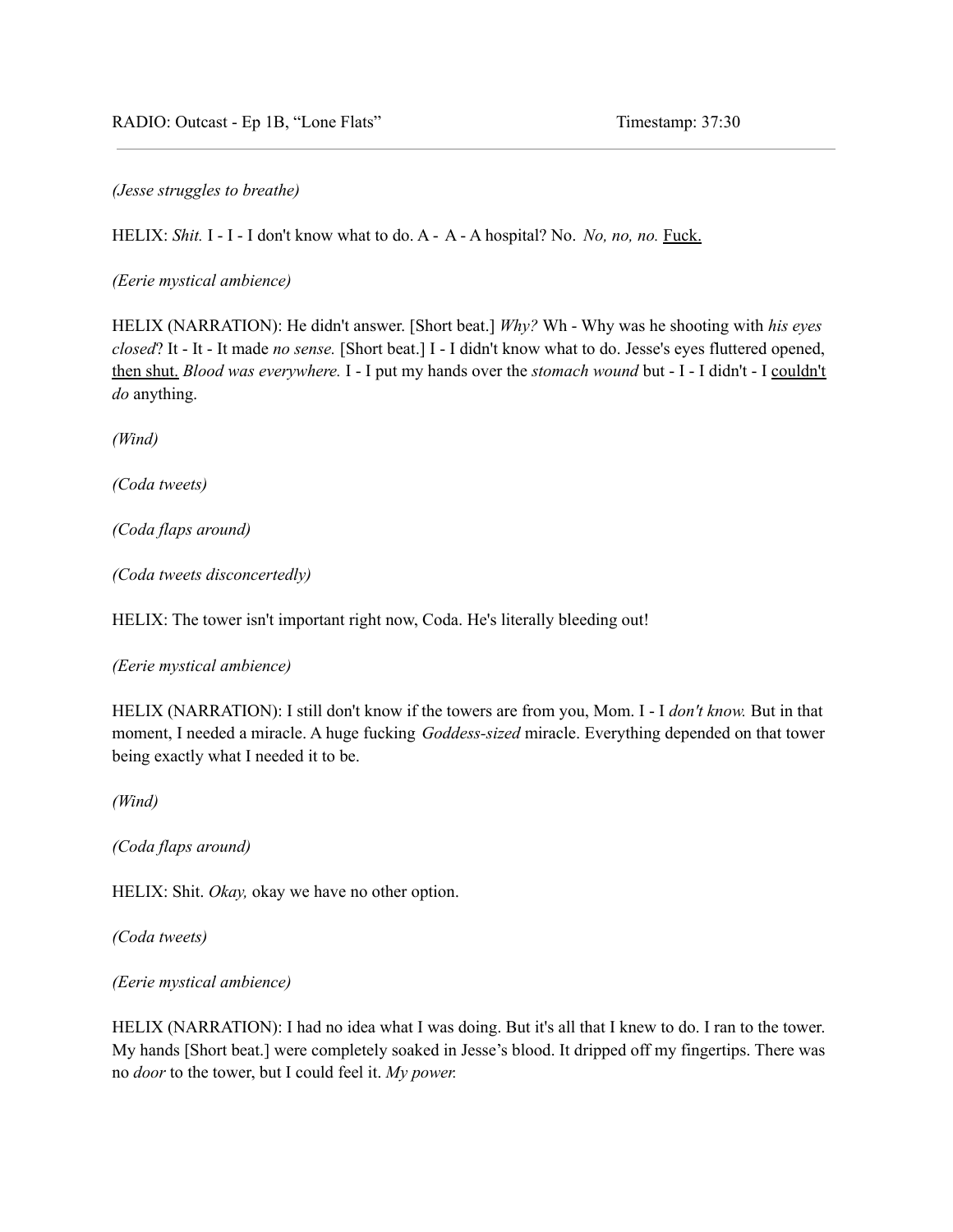HELIX (NARRATION): It radiated off the tower like it was *heat* coming off a machine. I pushed my hands against the surface, the smooth black reflecting [Short beat.] *nothing at all,* not even the sunlight, and I closed my eyes. I could feel it grow hotter, *burning* my hands.

*(Tower pulses)*

*(Coda flaps around)*

*(Helix grunts)*

*(Tower pulses)*

HELIX: *C'mon*! Do something!

*(Tower pulses)*

HELIX (NARRATION): The blood on my hands turned brown from the heat, then *white* from the divine.

*(The Goddess reprise (Helix's Theme) plays: 80s-style synth, slower melody, ticking clock)*

HELIX (NARRATION): It hurt. The shoulder where I was shot fucking hurt. It all hurt. Then, it stopped. The burning on my hands. The *heat* from the tower. But not the pain in my shoulder. The *hollow* feeling in my body, the *absence* of my Godly powers. That remained, too.

*(Tower pulses)*

*(Coda flaps around)*

HELIX: *(Whispered)* No. *(Normal volume, in disbelief)* It didn't work?

*(Coda flaps around)*

*(Jesse gasps suddenly, he coughs, coughs, coughs)*

*(Coda tweets happily)*

*(Jesse coughs)*

HELIX (Whispering): *Wait.*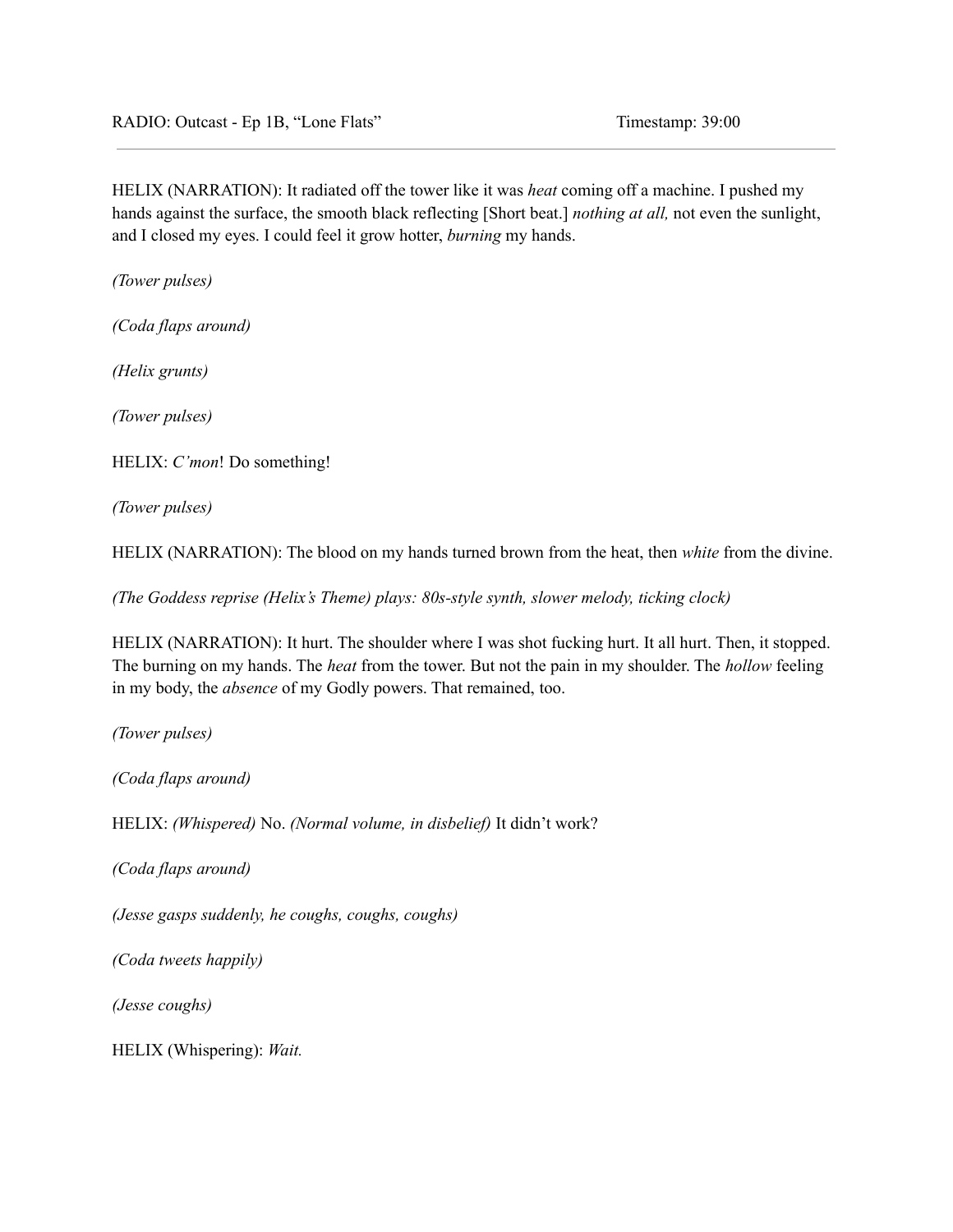*(Footsteps on dirt)*

*(Coda flaps around)*

*(Jesse breathes in deeply, catches his breath)*

HELIX: No.

JESSE (Disoriented): What?

HELIX: How? *(Noticeably upset) No*, no, no, no, no, no, no, no. This *can't* be happening.

*(Eerie mystical ambience)*

HELIX (NARRATION): I assumed the worst. I mean, *(she sighs)* for Jesse, it was the best. But he didn't know. *He had no idea*. And neither did I. Not until I ran over to him and tore his shirt wide open.

*(Footsteps on dirt)*

HELIX: No.

*(Shirt buttons quickly popping open)*

JESSE: Hey! What the fuck are you--?

HELIX: This *can't* be *happening*. It's - it's gone.

JESSE: This -

HELIX: *Hello*, McFly? Not the hole in your chest! My immortality! You stole it. It's a long story that I don't feel like going through right now, but-- Okay. *(She sighs)* Okay so I was banished here by *my stupid ex* and I thought the tower would give me back my essence but it didn't. It gave it to *you*. I don't know how, or why. But it means you're back from the dead, *forever*, and my shoulder is still fucking bleeding! *And this hurts like a bitch*! Do humans always feel this--

JESSE: You're joking again. Or - no, I'm just dead. I'm dead and you're some sorta thing I'm seein'. *That's* what's happening.

*(Eerie mystical ambience)*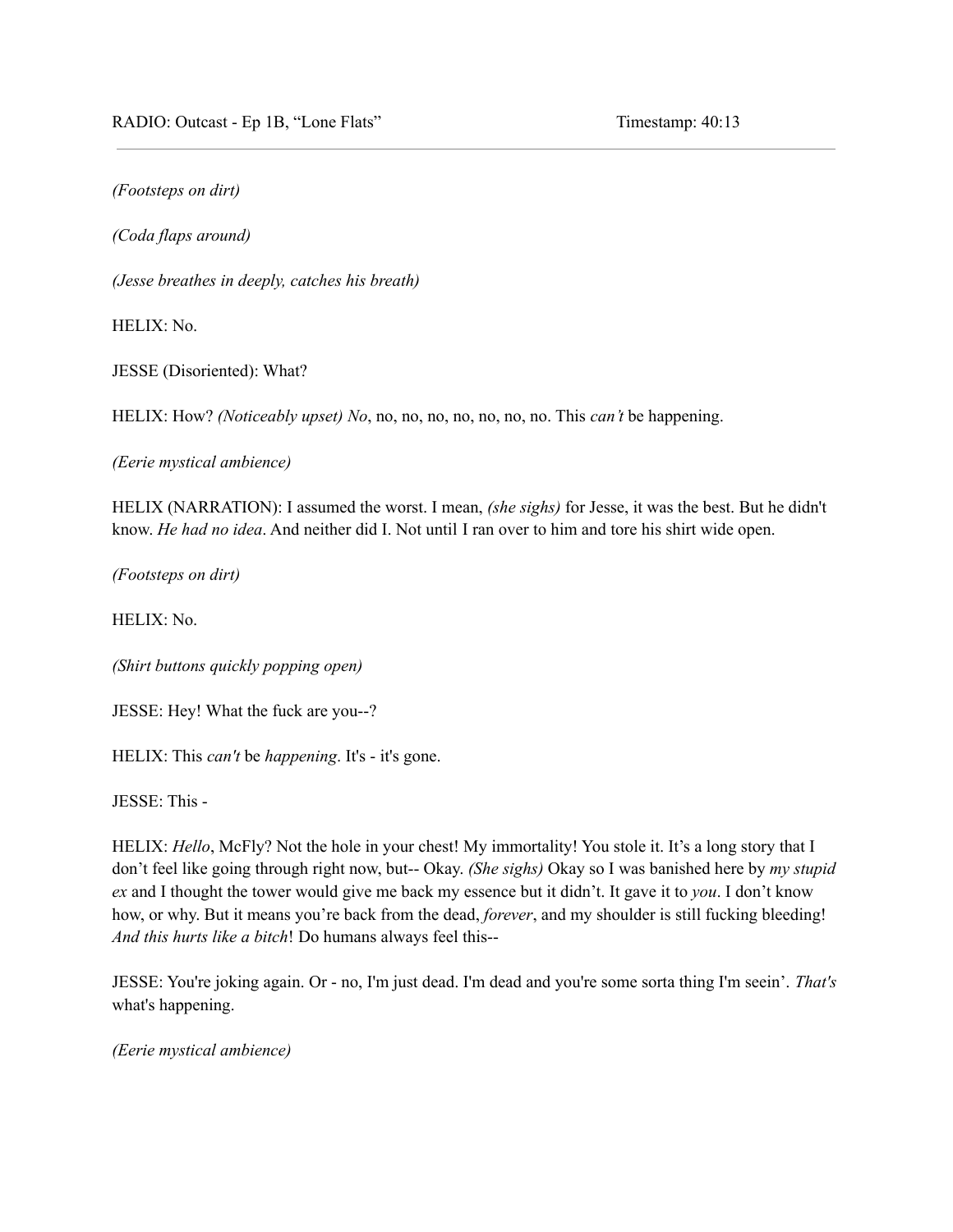HELIX (NARRATION): I grabbed his hand and pressed it against his chest. His heart was racing. *Beating* like it was supposed to. I could feel the same divine heat from the tower coming off of his skin into our hands. No more than a *hot breath* of air.

*(Wind)*

HELIX: That's mine. That's *me*. But it's like - you only have a part of me? My divinity. Maybe-- *(She sighs)* Hold on.

JESSE: Your what?

## *(Eerie mystical ambience)*

HELIX (NARRATION): I got up and went back over to the tower. I put my hands back on it but the surface had gone cold. It was empty too. *That was it*. Just one power. That's all we were getting. *Or*, I guess, that's all Jesse was getting. Not my favorite one, but it's the big one that separates gods from mortals.

*(Wind)*

HELIX: This *can't* be it! Where are the rest?

## *(Footsteps on dirt)*

HELIX: *Oh* - I - I can't be trapped here forever. I don't - I dont't even know where else to look!

JESSE (Upset and confused): *Well*, take whatever it is back. I don't want *or* need it.

HELIX: You think if I knew how, I wouldn't *snatch it* right out of you right here and now? I can't. Not unless I have all of the fractured parts of me back inside of me. And that's *still* a hard maybe.

JESSE: Fractured parts? Writin' a *poem* or something? [Beat.] Whatever. Let's get 'em and then you can go.

HELIX: *Are you not listening?!* I don't know where the rest of me is! I was lucky to find this tower. *Ughhhh!*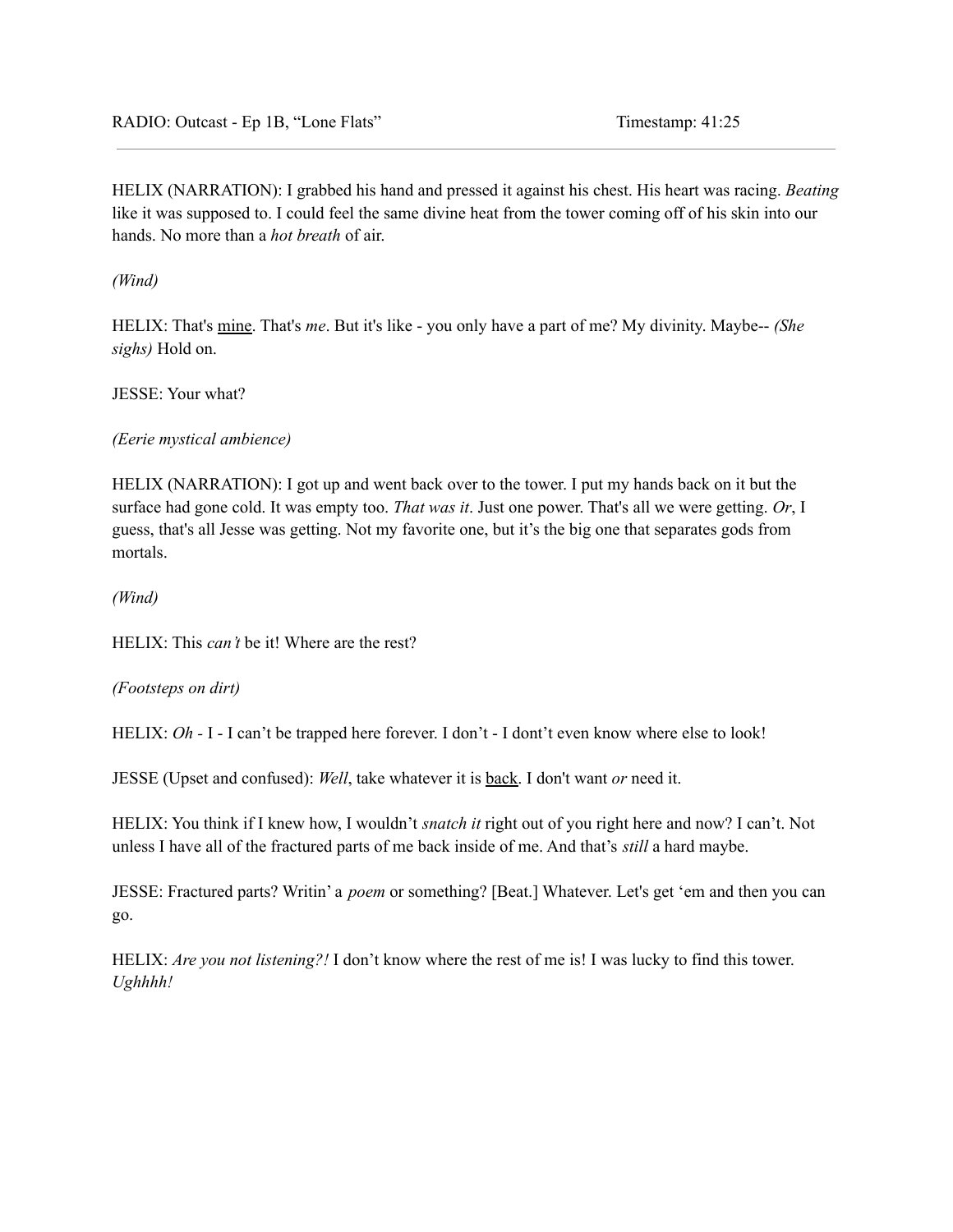*(Quickfire beat --*

 $\overbrace{(00h_{\gamma_c}}^{(Scr - s)}$ 

*-- Quickfire beat--*

```
(BEEP!)
```

```
--beat --
```
*(Backwards scratch --*)<br>*(Scr*-*(Ooh<sub>se)</sub>*<br>*scr-scratch*)

*(RingRing! RingRing! RingRingRing!)*

*(Beep! Beep!)*

*-- Quickfire beat--*

*(Slow Backwards scratch --*

*(Beep! Beep! Beep!)*

SONNY MACHINE: First tower consumed...Stand by.

*(Echoing, ethereal piano)*

CHARLES (NARRATION): As a child [Short beat.] in the [Short beat.] Utah territory, I'd heard stories of God-work and devil-work. I'd been educated in the distinguishing factors: that which destroys is devil-work, and that which heals is God-work. Man can neither create nor destroy. Not in any meaningful way. Mankind *bores*. *(He laughs)*Men flop around and then die.

*(Beep! Beep! Beep!)*

SONNY MACHINE: Stand by. Stand by. Stand by.

*(Echoing, ethereal piano)*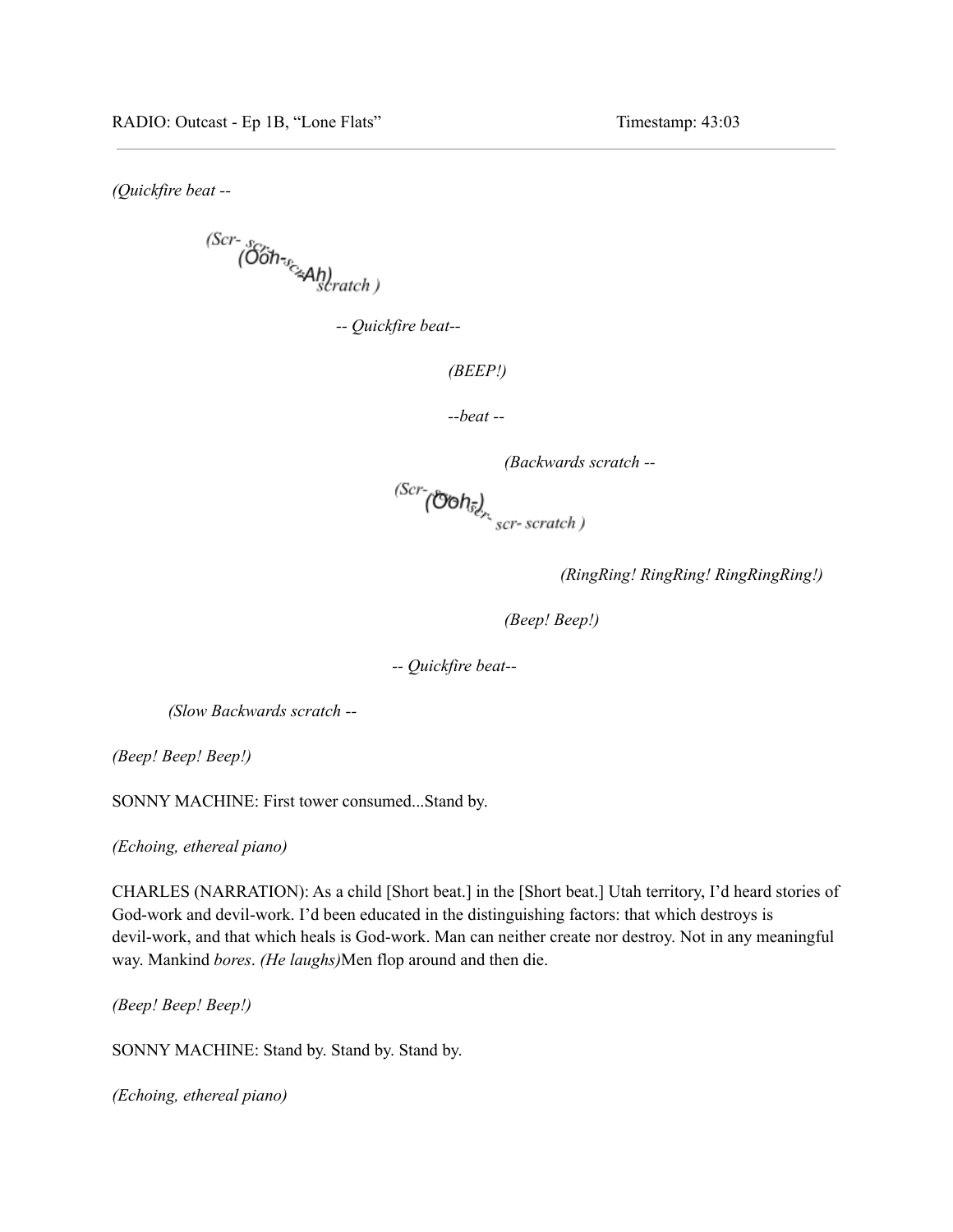CHARLES (NARRATION): *There* was the obelisk. And that man who I saw dying — "Jesse," it seems — I *watched* the rose of blood bloom across his chest. But then? Breath returned to him. So [Short beat.] is this all an act of *God-work*, or *devil-work*? Where do we stand? That's all I could do, at that moment. I stood up. I'd seen something miraculous. Just like when the bullet *froze* before my face.

*(Footsteps on dirt)*

*(The Sonny Machine beeps faster: Beep, beep, beep!)*

SONNY MACHINE: Anomaly … located. Stand by. Stand by. Stand by.

*(The Sonny Machine beeps even faster: Beepbeepbeepbeepbeepbeep!)*

*(Echoing, ethereal piano)*

CHARLES (NARRATION): As soon as I emerged from my crouch, walking onto the mesa's dusty flat top, the otherworldly woman turned to me. In her face, recognition. And then the [Short beat.] revenant cowboy, too. He turned to me. Now, if I were in any less position, I might've established a more *veiled character*. Shapeshifted into something further from my truth. But I had Mr. Osgood, who sufficed. I had the leveraging power. And so, I approached them.

*(Footsteps on dirt)*

*(The Sonny Machine beeps faster: Beep, beep, beep!)*

SONNY MACHINE: Stand by.

*(Charles coughs)*

SONNY MACHINE:Second tower...located.

*(Charles taps the machine. Cling! Cling! Cling!)*

SONNY MACHINE (Muffled): Second tower … 442,890 meters.

CHARLES (Grandiosely): Good evening to you both!

*(Charles smacks the machine. Clang!)*

*(Click)*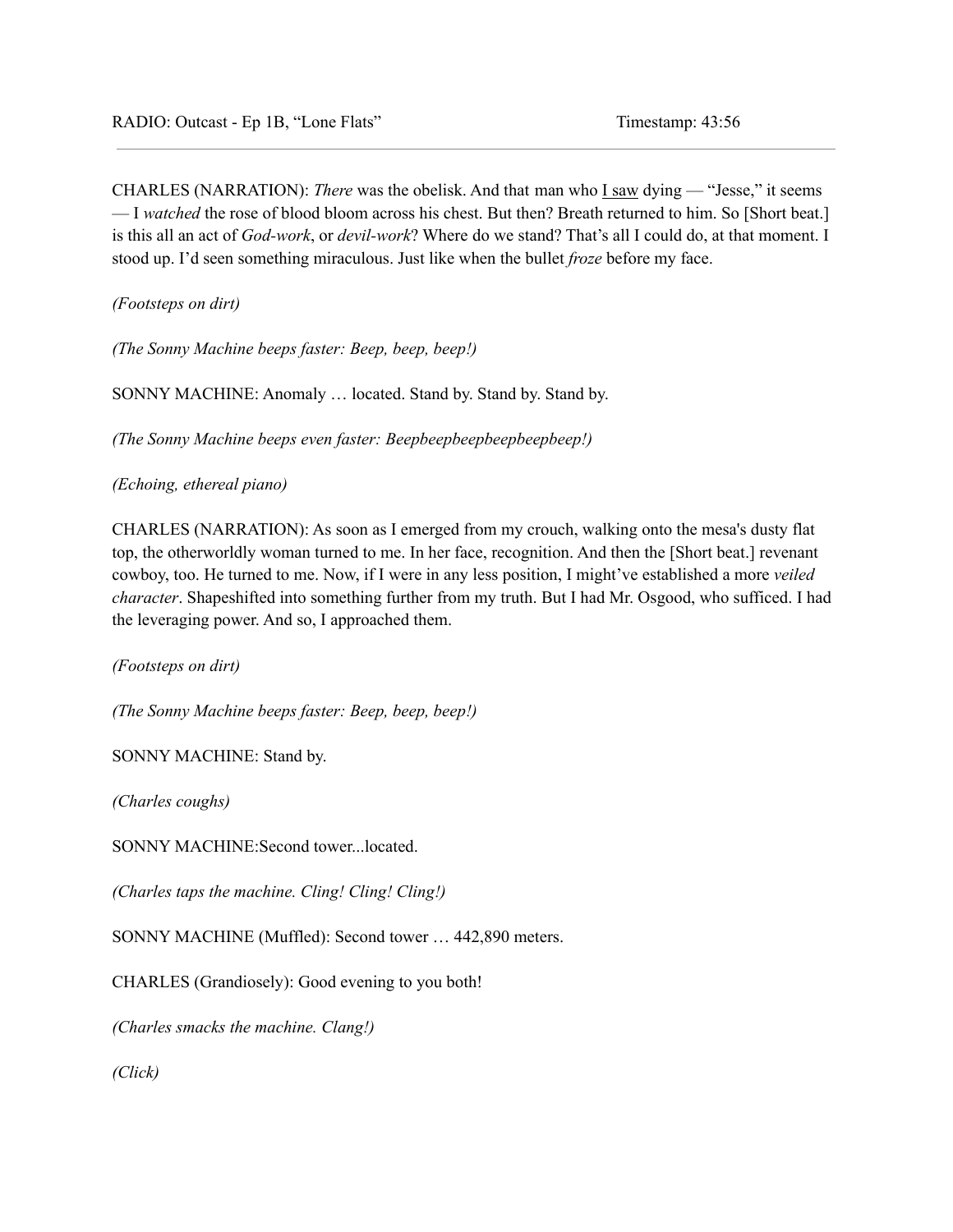CHARLES (Grandiosely): My name is Charles Osgood. You might recognize me from the, um, *former* Mayor's dansant, so to say. Ha ha ha. *Yes*, an odd time to be so formal. No doubt you agree, by the looks on your faces. *No worries*. I mean [Short beat.] no harm. *(He chuckles)*

*(Echoing, ethereal piano)*

CHARLES (NARRATION): The [Short beat.] cowboy glared at me with suspicion, while the woman — "*Helix*," I'd heard the man call her — *she* stared at the Sonny Machine in my hand.

HELIX: *(To herself)* That Walkman - *(To Charles)* That *thing* you're hiding beneath your coat. I saw it earlier.

# *(Footsteps on dirt)*

HELIX: Across the room. It - It - It mentioned the *tower*? I thought I recognized it, too, because that's definitely —

CHARLES: *A Sonny Machine*, of course! *Or,* at least that's what I uh —

HELIX: No, *don't* interrupt me. *That's* a TCM model. But I haven't seen this one. Where'd you get it?

*(Echoing, ethereal piano)*

CHARLES (NARRATION): By the fury in her face, I knew that I should conceal my source.

CHARLES (Not missing a beat): Ha ha ha, *well*, I wish I could say, but I have truly no idea. I'm a [Short beat.] contract cartographer, you see, employed by the federal government. Uh - Cleveland himself picked me out. *Yes*, *yes, indeed.* I've been sent from the Commonwealth to do some *fieldwork*, especially what-with these [Short beat.] discussions of Utah's statehood and —

HELIX (disbelieving): *The President* gave you that Walkman?

CHARLES: The what? *Ohhh!* The *Sonny Machine*? No, no. I found this on a bench.

JESSE: Did he just say a bench?

HELIX: He did.

*(Echoing, ethereal piano)*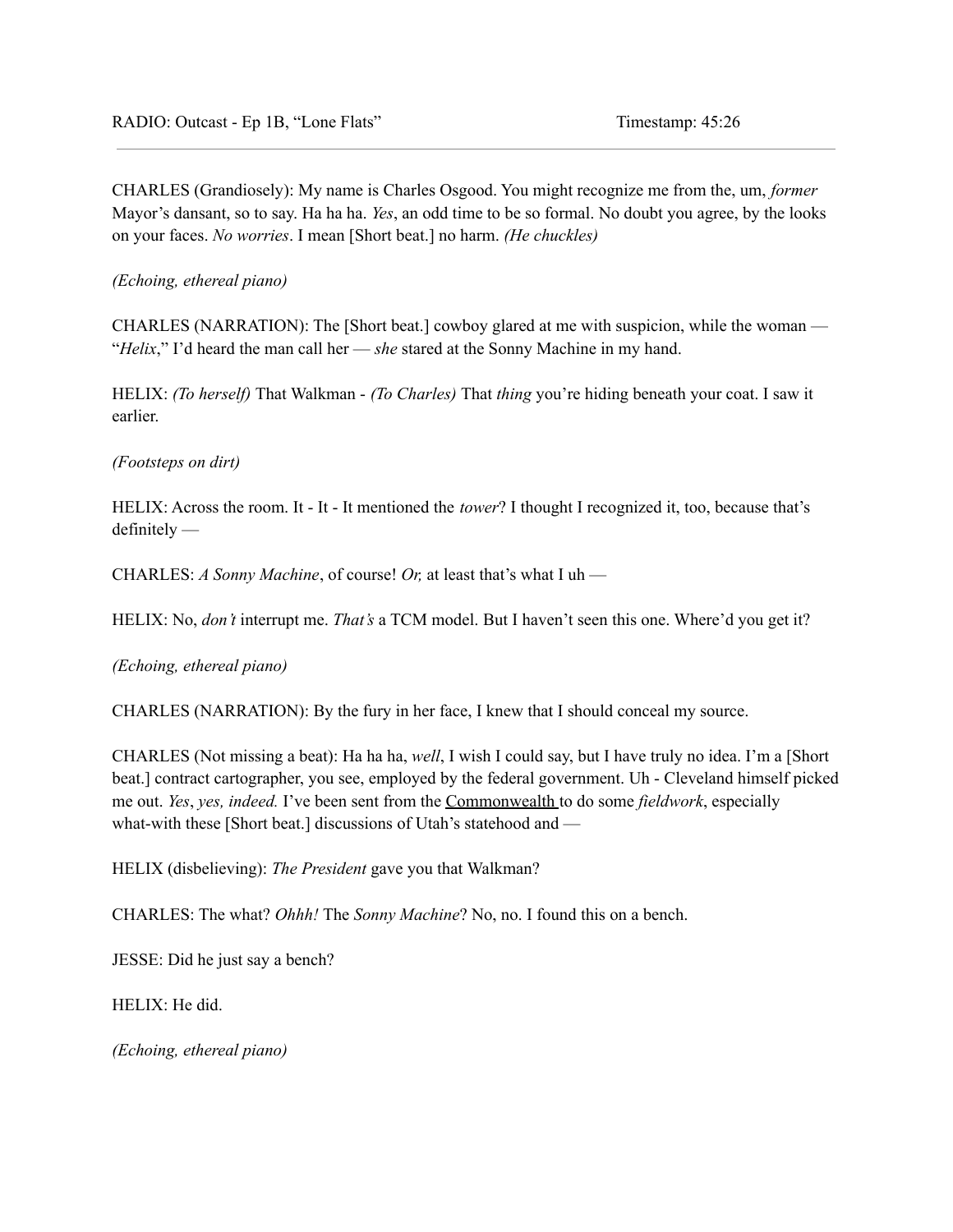CHARLES (NARRATION): Not my *best* un-truth. But what else could I say? It's an otherworldly device. And had I pointed the finger at any one person or place, it seemed that this *Helix* would hunt it down.

*(Wind)*

HELIX: Well. I need it. *So give it here.*

CHARLES: Oh, uhm. *Well*, we're both headed that way, yes? Perhaps I can hold *onto this*, as I've grown fond of it.

*(Charles taps the machine. Cling! Cling!)*

CHARLES: And I *do know the land* quite well. See, I spent many years in the Utah territory, and —

HELIX: We're *fine*. Nate here is [Short beat.] well-traveled. Now, give that here!

CHARLES: You are Nate? *(Smug)* And here I thought you were Jesse.

*(Echoing, ethereal piano)*

CHARLES (NARRATION): To describe how they then *leered* at me, is to describe how a wolf might stare down a rabbit, *after* the rabbit had smacked the wolf upside the jaw. *But* I'd caught them in a moment of ruse, and now that our terms of engagement were equal, I had a chance.

*(Wind)*

CHARLES: I apologize. It's *no matter, these names*. We are strangers. But we are strangers who can help one another. Mr. Jesse, *or* Mr. Nate, *whichever you choose,* you may have knowledge of the West. But I have *- hmm -* affordances of privilege that you will no doubt *need*. I have friends in *high* places, whereas you two, perhaps, can cover the more *(he takes in a sharp breath) lowly places* of cama-ra-de-rie. *Yes*? You *see*?

JESSE: *(to Helix)* Untangle that.

HELIX: Are you saying you *know* something about these towers?

CHARLES: No. No. What I'm saying is *I'm the sort of person* who *could* know something about these towers, given the *time* and some opportunity to -

JESSE: It's a *yes* or *no* question.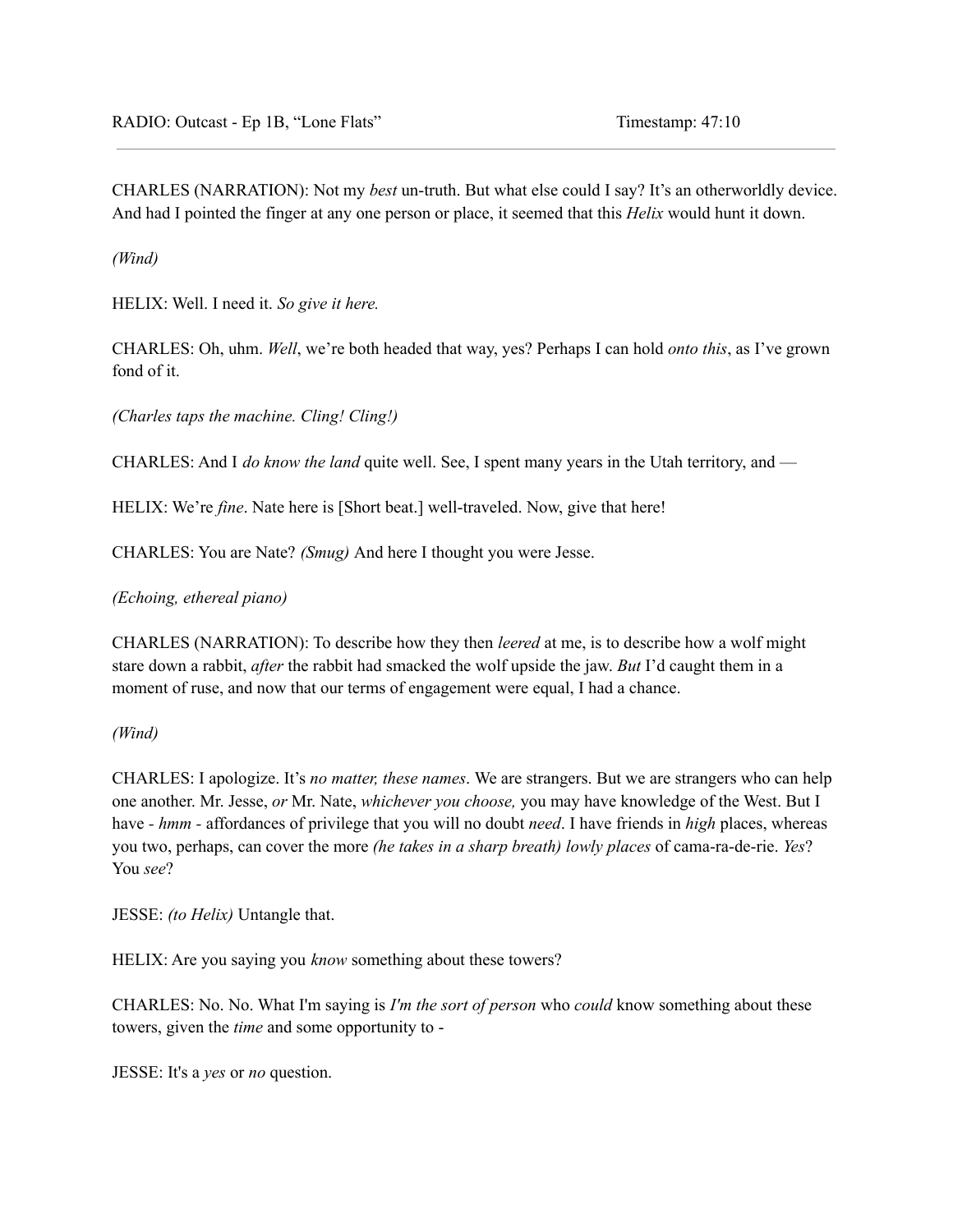*(Click)*

*(Beep! Beep! Beep!)*

SONNY MACHINE: Second tower ... 442,182 meters distant.

HELIX: *Second* tower?

CHARLES: You see, madame?

HELIX: How does it know?

CHARLES: I couldn't tell you. [Short beat.] Only that this companion of mine has guided me *here*, and surely it will guide *us* to the next of its kind. *Yes*?

*(Click)*

JESSE: *(to Helix)* Could just take it from him.

HELIX: *(to Jesse)* This guy seems desperate to help. *(she sighs)* And my shoulder is fucking killing me, so, *(she sighs)* whatever.

*(Echoing, ethereal piano)*

CHARLES (NARRATION): It was not the most *enthusiastic* welcoming, but it was where things were. And *now* I am here, in this Lone Flats inn, sat on the edge of this bed speaking into this "*TCM*," Helix had said. Sonny Machine is much more exciting, however, don't you think?

*(Charles coughs, coughs, coughs)*

*(He laughs)*

*(Charles coughs, coughs, clears his throat)*

*(He sighs)*

*(Charles takes a drag of his cigar: inhale, exhale)*

CHARLES (NARRATION): After our journey down the mesa, listening to Helix and Jesse discuss their next day's plans, I've made some estimations. It seems that both of them are seeking someone.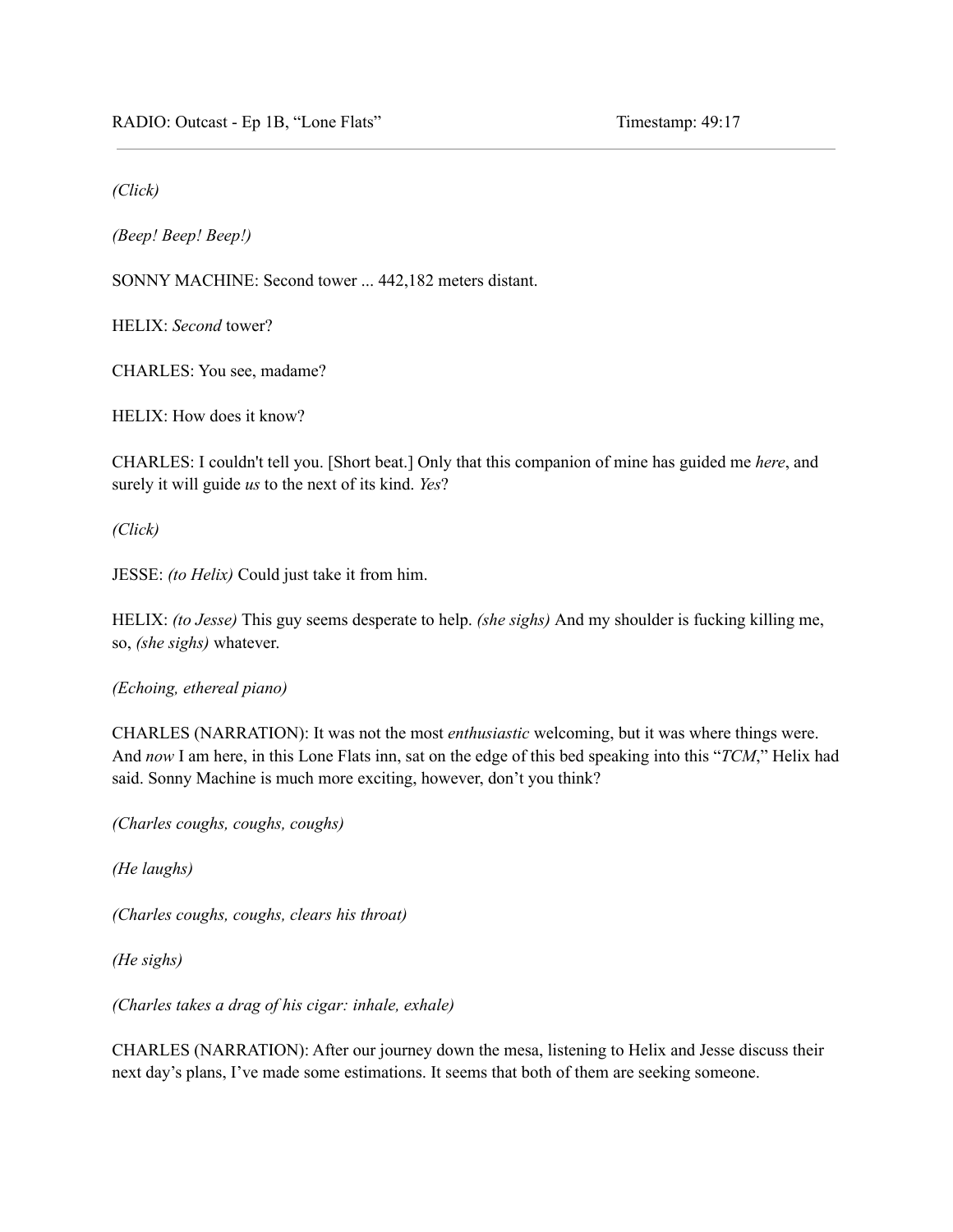CHARLES (NARRATION): Perhaps that puts *me* one step ahead, as I've already found my target. But Mr. Jesse seems to be looking for more than one person.

*(Charles coughs, clears his throat)*

CHARLES (NARRATION): Oh, but we had an errand's run of an evening. First we took the mayor's troubled daughter to the bordello's forewoman, Miss Marigold. She intends to make some connections in Albuquerque, where the girl will go to live with a proper family. No doubt a better life than that *decrepit closet* Helix and Jesse spoke of. As for the Mayor. *Who will be Lone Flats' next mayor? (He laughs)* Who cares! Jesse had made mention of some necklace he sought to collect, but decided that he would leave it for the daughter. Well, the *decent* daughter. Not the accursed thing that played piano. And Helix? Well, she seemed to stew inside her mind. She seems intent on chasing down this second tower. Could this have been the Mistress of Death's plan all along? To gather us three to —

EMI (NARRATION): Oh [Short beat.] my [Short beat.] *Gods!*

*(Heels approaching)*

*(Charles stammers)*

EMI (NARRATION): Could you *please* stop saying that.

*(Clock ticking)*

EMI (NARRATION): It's so, like, creepy.

*(Sinister plays:*

CHARLES (NARRATION: Madame? I'm doing as you said, I'm recording into the - um—

*(Emi laughs mockingly)*

*(Eerie mystical ambience)*

EMI (NARRATION): Yeah, yeah. I get it. But like, *gag me*, just call me Emi. That's *my name.* Like, Mistress of Death? That's somebody else's job. I'm *leagues* above that. And *(she sighs)* anyways, if I were you, which like--eugh, thank the gods not, right?--I'd quit *pissing people off*. I'm keeping you alive but remember, *(she chuckles)* a bullet's still a bullet, you know?

CHARLES (NARRATION): Emi. *Yes*. I apologize. [Beat.] How [Short beat.] long have you been listening in? I feel [Short beat.] *so embarrassed.* I —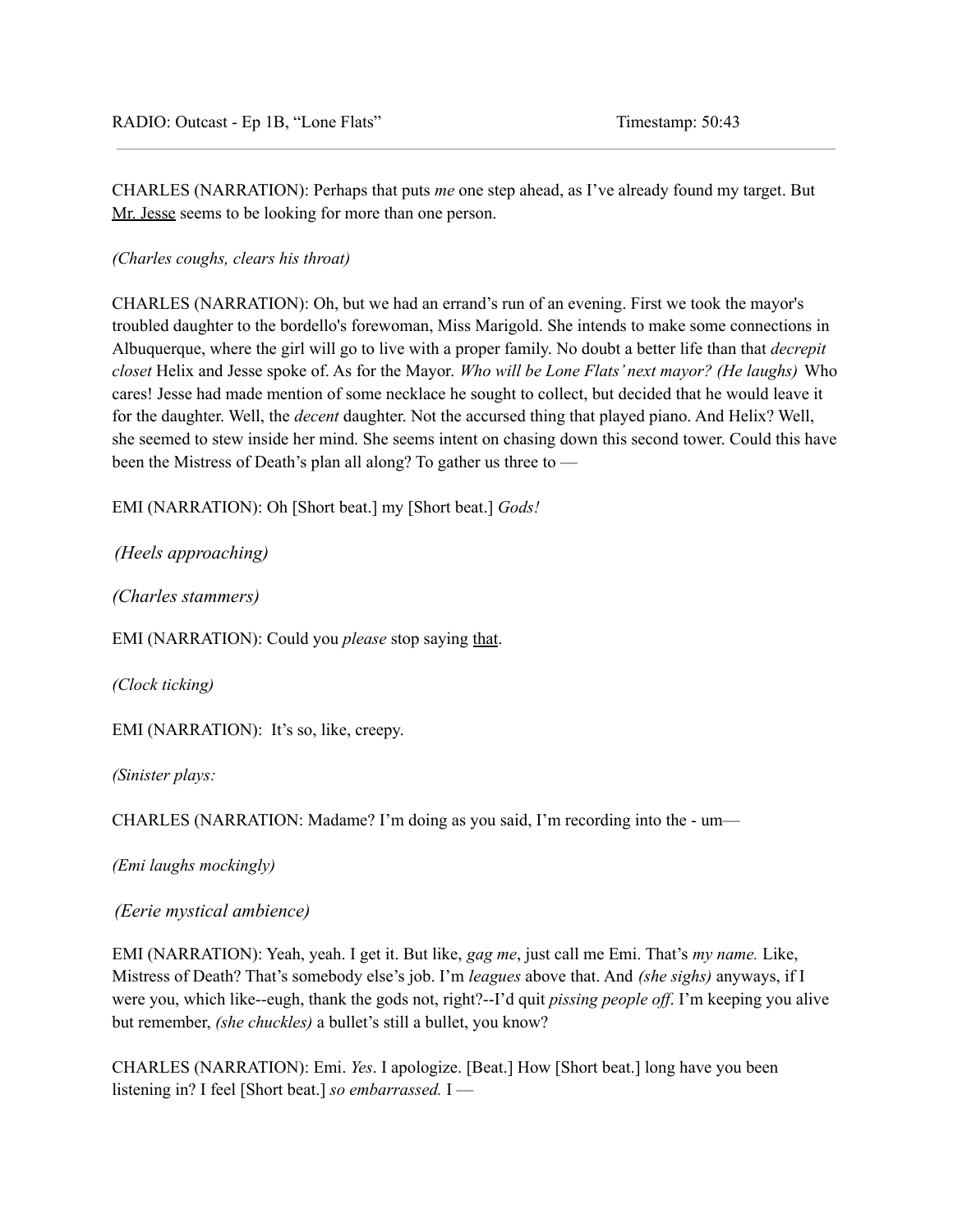EMI (NARRATION): Ugh, long enough. Look, *Charles*. You're still using Charles? Anyways, you keep it up. Things are moving nicely. Just like, don't lose sight of Helix. I mean, *(she sighs)* it's hard to. She's *loud*.

CHARLES (NARRATION): *Yes*! Yes, of course. Uhm, anything. Especially what-with your protections, helping me with this … *you know*.

EMI (NARRATION): It's gonna be a long road, Charles. Time to stop acting like we're strangers. Ha ha ha *ha*. Time. I'm honestly, like, so clever.

*(Heels walk away)*

*(A door creaks shut)*

CHARLES (NARRATION): *Aaand* she's gone. Heh.

*(Charles sighs)*

CHARLES (NARRATION): Tomorrow ... northwest. Toward this *second tower*. Whatever it may bring.

*(The Conman (Charles'theme): slow guitar, a whistled melody echoes, a bell tolls)*

CHARLES (NARRATION): And what shall it bring? [Beat.] In this new world that's dawned upon me, *truly*, who could know.

*(Music ends)*

JT: RADIO: Outcast was created by María Fernanda Vidaurrazaga and JT Lachausse, and produced by Ann Hughes. Starring Daniel A. Stevens as Charles Osgood; Griffin Otto Deniger asKitchen Head Cook and Mayor Orville Lyngood; Ivory Amor D'Francisca as Jesse Rogers; Jade Duong as Helix; and Daniel Sotelo as Coda, and Ann Hughes as the Sonny Machine and Emi. This episode was written by Fernanda and JT, directed by Fernanda with dialogue editing by Ann, sound design by JT, and music by Samuel Kinsella. A special thanks goes out to Madeline Holler for giving us pointers on that Kansan accent and to Professor Rickerby Hinds for being such a guiding light during the early days of our show. You can find us online at radiooutcast.com or follow us on Instagram at radioutcastpod and Twitter at radio\_outcast. If you like what you hear let us know by leaving a review on Apple podcasts, Podchaser, or Goodpods. It helps us reach more listeners and gives us a chance to see what y'all think of the show. If you'd like to help us grow, consider becoming a Patron at patreon.com/radio outcast.